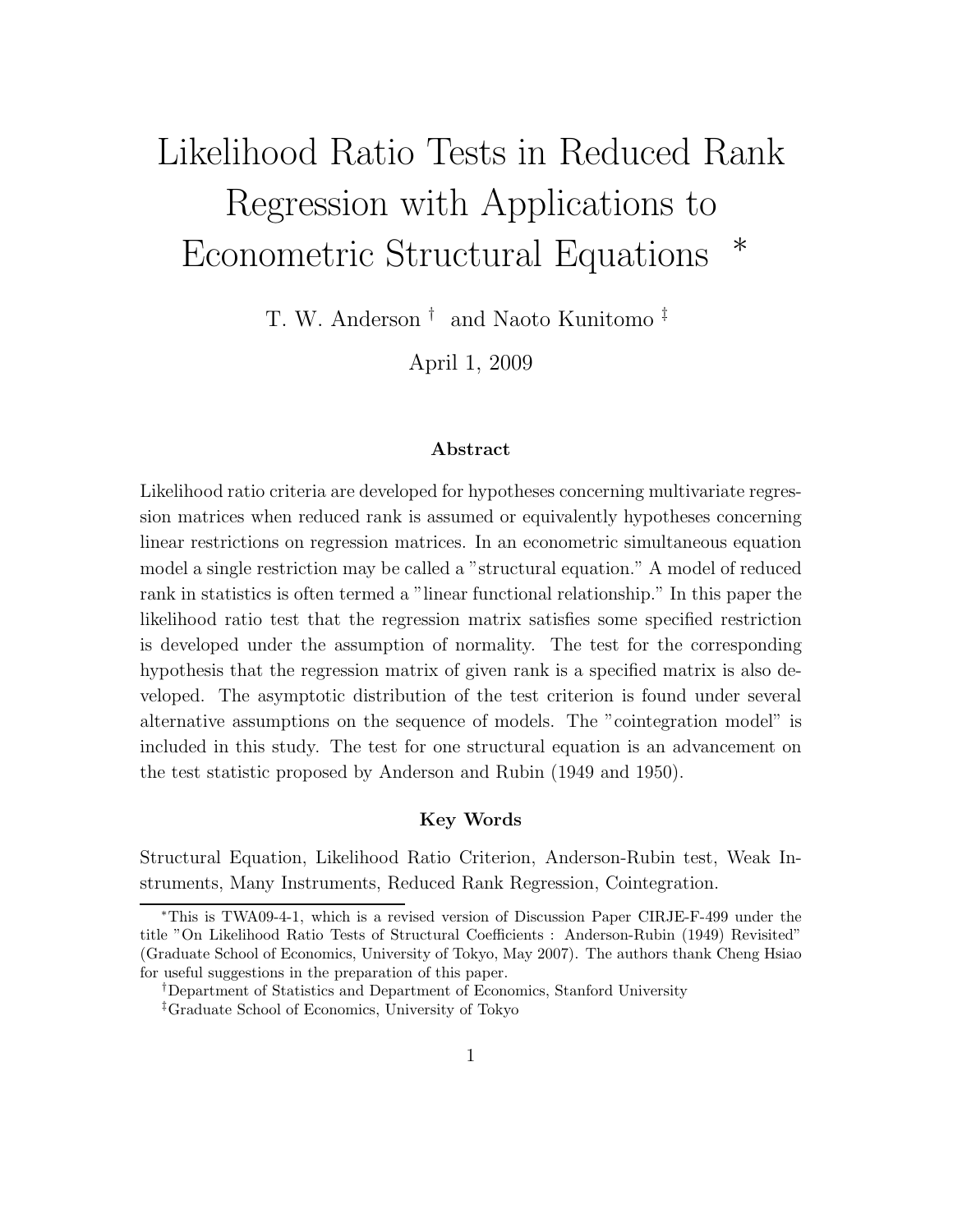# **1. Introduction**

There are many problems in multivariate statistical analysis that involve tests concerning regressions of reduced rank and of restrictions on regressions. Tests of the general linear hypothesis are well-developed as tests of the rank of a regression matrix. An example of the problem considered in this paper occurs in the area of simultaneous equations in econometrics. Consider a demand and supply model. The dependent (endogenous) variables are the price of a good and the quantity exchanged in a market; the independent (exogenous) variables may consist of other variables of consumers and (manufacturing) producers. The demand function (a structural equation) depends on the income of consumer, but not on the manufacturing variables such as inventory levels. We shall often use the language of econometrics because it furnishes an important and familiar application.

A "reduced rank regression" model can be described in terms of the space spanned by the columns (or by some columns) of expected values of the vector of dependent variables given the independent variables. The same model can be put in terms of the linear restrictions on the regression coefficients. We shall develop the tests in terms of a single linear restriction and then obtain the general theorems. Limiting distributions of the test statistics are developed for the number of observations increasing.

We first develop a likelihood ratio test for a hypothesis about the coefficients of one structural equation in a set of simultaneous equations. The null hypothesis is that the vector of coefficients is a specified vector; the alternative hypothesis is that the structural equation is "identified," that is, that some vector of coefficients satisfies the rank or dimensionality condition. The limiting distribution of −2 times the logarithm of the likelihood ratio criterion as the number of observations increases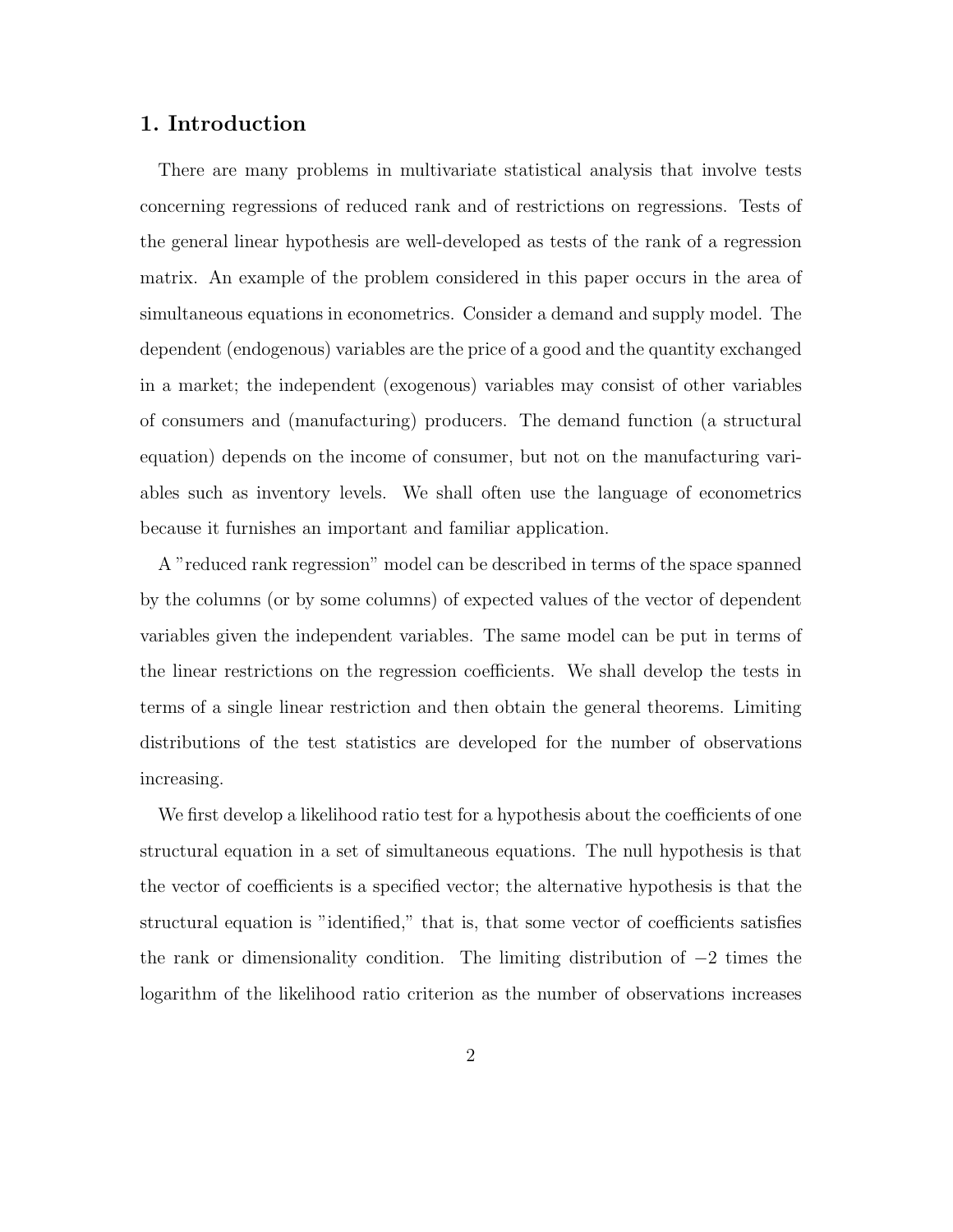is often chi-square with degrees of freedom equal to one less than the number of coefficients specified in the null hypothesis.

The asymptotic distribution theory is valid under various assumptions about the model including so-called "weak instruments". *Weak Instruments* means a regression model in which the regression coefficients decrease in size as the number of observations increases. These alternative models permit the choice of asymptotic distributions as an approximation to the exact distribution.

The problem of testing a null hypothesis on the coefficients of the structural equation has been studied by many econometricians since Anderson and Rubin (1949). See Andrews, Moreira and Stock (2006) for a recent review of these studies. The present problem is broadly related to several testing problems in reduced rank regression models, the errors-in-variables models and cointegration models, usually treated separately. We shall explore these relations in a unified way. Statistical problem concerning "reduced rank regression" moldes have been studied in the statistical literature by Anderson (1951, 2003), Reinsel and Valu (1998), and others.

In Section 2 we define the statistical model. Then we give a new derivation of the likelihood ratio test in Section 3 and give some results on its asymptotic distribution under a set of general conditions including some cases of weak instruments and many instruments in Section 4. The extensions of our approach to the reduced rank regression models and the cointegration models are discussed in Sections 5 and 6. Concluding remarks are given in Section 7. The proofs of theorems are in Section 8.

# **2. The statistical models**

The observed data consist of a  $T \times G$  matrix of endogenous or dependent variables **Y** and a  $T \times K$  matrix of exogenous or independent variables **Z**. A linear model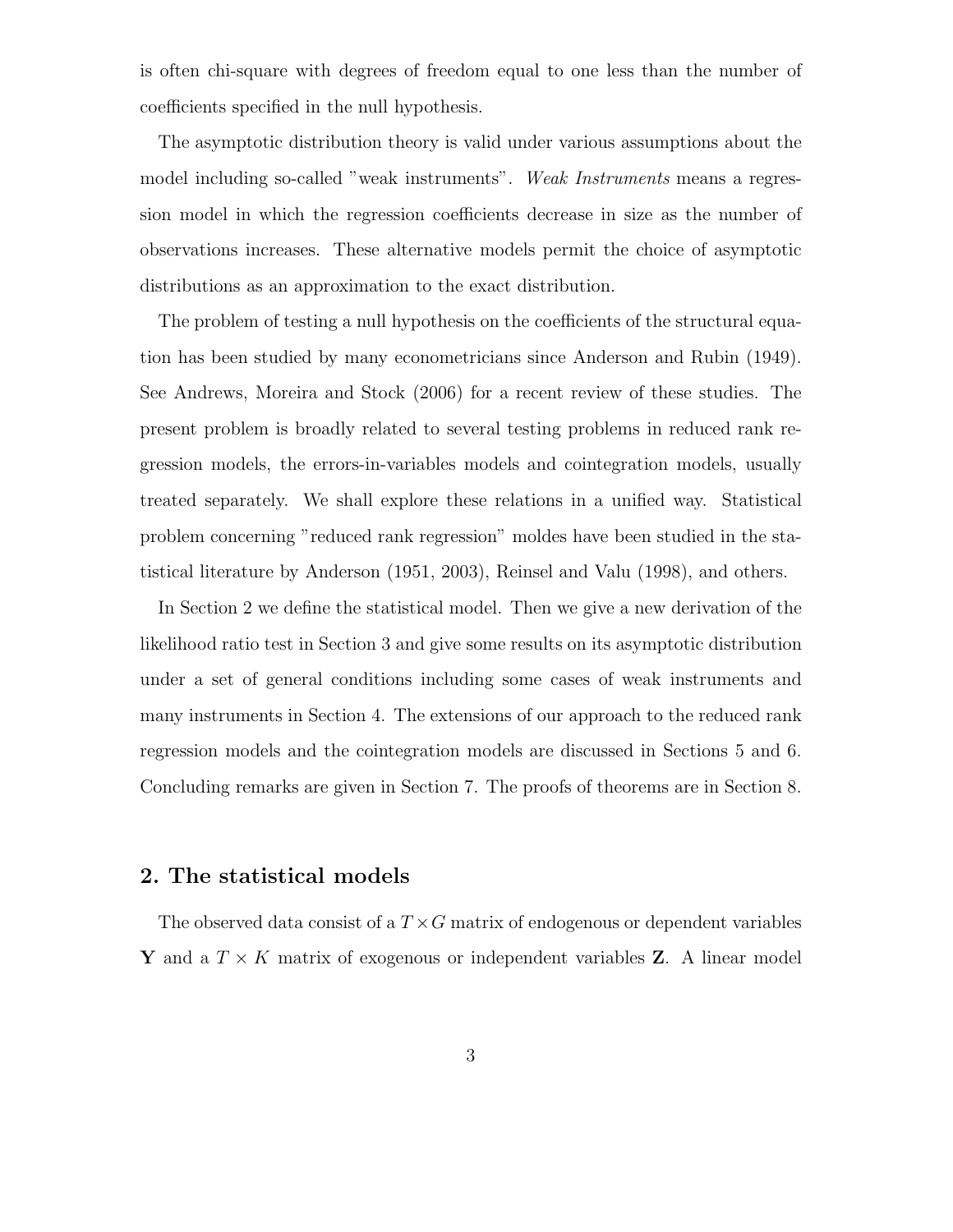(the reduced form) is

$$
Y = Z\Pi + V ,
$$

where  $\Pi$  is a  $K \times G$  matrix of parameters and **V** is a  $T \times G$  matrix of unobservable disturbances. The rows of **V** are assumed independent; each row has a normal distribution  $N(\mathbf{0}, \mathbf{\Omega})$ . The coefficient matrix  $\Pi$  is estimated by the sample regression matrix

**P** = (**Z**-**Z**) −1 **Z**-(2.2) **Y** .

The covariance matrix  $\Omega$  is estimated by  $(1/T)H$ , where

(2.3) 
$$
H = (Y - ZP)'(Y - ZP) = Y'Y - P'AP,
$$

and  $\mathbf{A} = \mathbf{Z}'\mathbf{Z}$ . The matrices **P** and **H** constitute a sufficient set of statistics for the model.

A structural or behavioral equation may involve a subset of the endogenous variables, say  $\mathbf{Y}_1, T \times G_1$ , a subset of exogenous variables, say  $\mathbf{Z}_1, T \times K_1$ , and a subset of disturbances, say  $\mathbf{V}_1, T \times G_1$ . The equation of interest is written as

$$
\mathbf{Y}_1 \boldsymbol{\beta} = \mathbf{Z}_1 \boldsymbol{\gamma}_1 + \mathbf{u} \;,
$$

where  $\beta$  and  $\gamma$  are vectors of  $G_1$  and  $K_1$  parameters, respectively,  $\mathbf{u} = \mathbf{V}_1 \boldsymbol{\beta}$  and **; a component of <b>u** has the normal distribution  $N(0, \sigma^2)$ , where  $\sigma^2 =$  $\beta' \Omega_{11} \beta$  and  $\Omega_{11}$  is the  $G_1 \times G_1$  upper-left corner of  $\Omega$  such that

$$
\boldsymbol{\Omega} = \left[ \begin{array}{cc} \boldsymbol{\Omega}_{11} & \boldsymbol{\Omega}_{12} \\[0.8ex] \boldsymbol{\Omega}_{21} & \boldsymbol{\Omega}_{22} \end{array} \right]~.
$$

Let **Y**, **Z**, **V** and  $\Pi$  be partitioned accordingly so that the reduced form (2.1) is

(2.5) 
$$
(\mathbf{Y}_1, \mathbf{Y}_2) = (\mathbf{Z}_1, \mathbf{Z}_2) \begin{bmatrix} \Pi_{11} & \Pi_{12} \\ \Pi_{21} & \Pi_{22} \end{bmatrix} + (\mathbf{V}_1, \mathbf{V}_2) ,
$$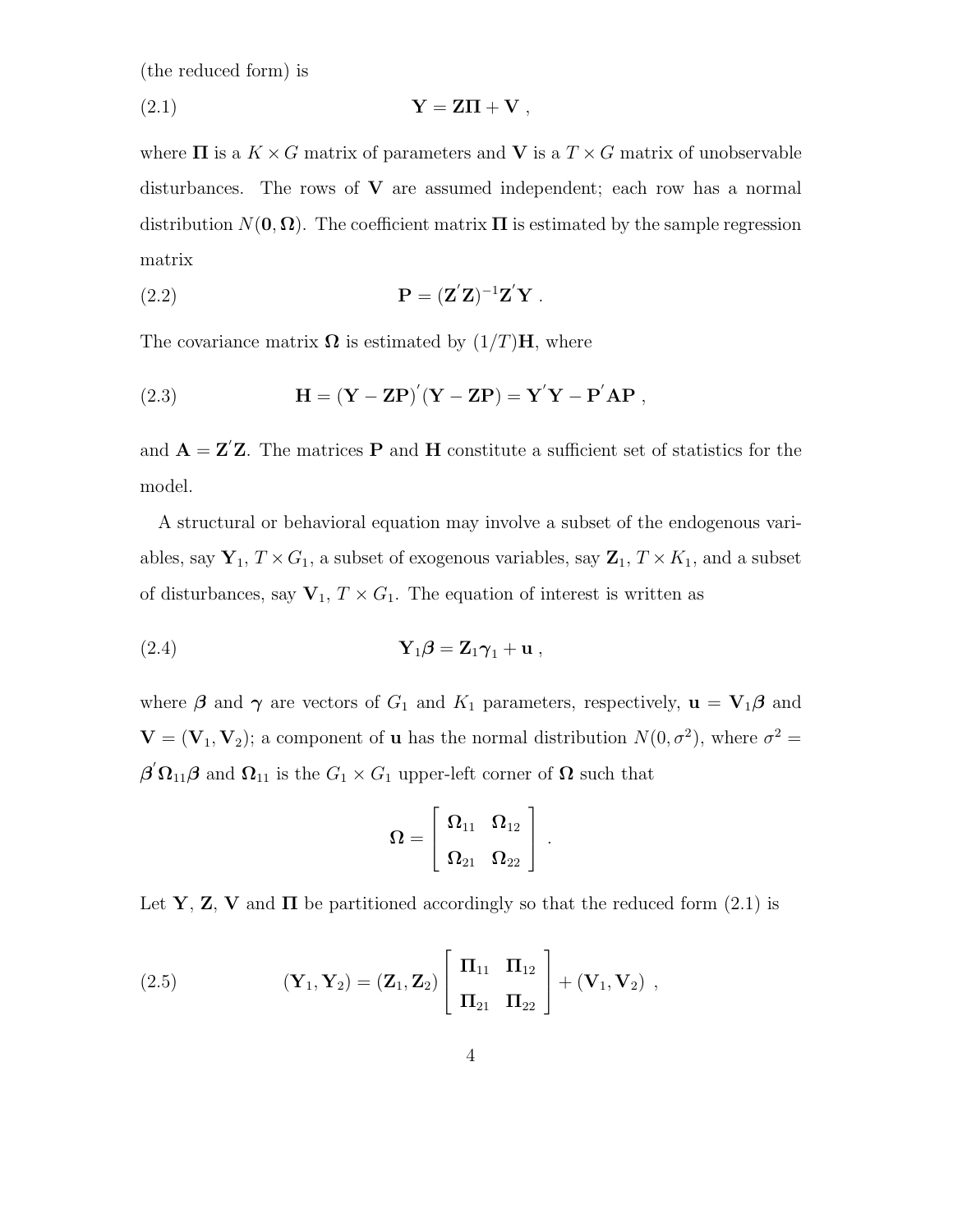where  $\mathbb{Z}_2$  is a  $T \times K_2$  matrix. The relation between the structural equation (2.4) and the reduced form (2.5) is

(2.6) 
$$
\begin{bmatrix} \gamma_1 \\ \mathbf{0} \end{bmatrix} = \begin{bmatrix} \Pi_{11} & \Pi_{12} \\ \Pi_{21} & \Pi_{22} \end{bmatrix} \begin{bmatrix} \beta \\ \mathbf{0} \end{bmatrix} = \begin{bmatrix} \Pi_{11}\beta \\ \Pi_{21}\beta \end{bmatrix}.
$$

The second part of (2.6),

$$
(2.7) \t\t \Pi_{21}\boldsymbol{\beta} = \mathbf{0} ,
$$

defines  $\beta$  except for a multiplicative constant if and only if the rank of  $\Pi_{21}$  is  $G_1-1$ . In that case the structural equation is said to be *identified*. Since  $\Pi_{21}$  is  $K_2 \times G_1$ , a necessary condition for identification is  $K_2 \geq G_1 - 1$ .

Consider the null hypothesis

(2.8) 
$$
H_0: \Pi_{21}\beta_0 = 0
$$
,

where  $\beta_0$  is a (non-zero) specified vector. First we shall find the likelihood ratio criterion for  $H_0$  when the alternative hypothesis, say  $H_2$ , consists of arbitrary **Π** and **Ω**.

It will be convenient to transform the model so that the two sets of exogenous variables are orthogonal. Let

(2.9) 
$$
\mathbf{A} = \begin{bmatrix} \mathbf{A}_{11} & \mathbf{A}_{12} \\ \mathbf{A}_{21} & \mathbf{A}_{22} \end{bmatrix} = \begin{bmatrix} \mathbf{Z}'_1 \mathbf{Z}_1 & \mathbf{Z}'_1 \mathbf{Z}_2 \\ \mathbf{Z}'_2 \mathbf{Z}_1 & \mathbf{Z}'_2 \mathbf{Z}_2 \end{bmatrix},
$$

 $\mathbf{Z}_{2.1} = \mathbf{Z}_2 - \mathbf{Z}_1 \mathbf{A}_{11}^{-1} \mathbf{A}_{12} , \qquad \mathbf{A}_{22.1} = \mathbf{A}_{22} - \mathbf{A}_{21} \mathbf{A}_{11}^{-1} \mathbf{A}_{12} ,$ 

(2.11) 
$$
\mathbf{P}_{21} = \mathbf{A}_{22.1}^{-1} \mathbf{Z}_{2.1}' \mathbf{Y}_1,
$$

(2.12) 
$$
\mathbf{H} = \begin{bmatrix} \mathbf{H}_{11} & \mathbf{H}_{12} \\ \mathbf{H}_{21} & \mathbf{H}_{22} \end{bmatrix}.
$$

Define  $(\mathbf{\Pi}_{11}^*, \mathbf{\Pi}_{12}^*) = (\mathbf{I}_{K_1}, \mathbf{A}_{11}^{-1} \mathbf{A}_{12}) \mathbf{\Pi}$ . Then

$$
Z\Pi = (Z_1, Z_{2.1}) \left[ \begin{array}{cc} \Pi_{11}^* & \Pi_{12}^* \\ \Pi_{21} & \Pi_{22} \end{array} \right] = (Z_1, Z_{2.1}) \Pi^*.
$$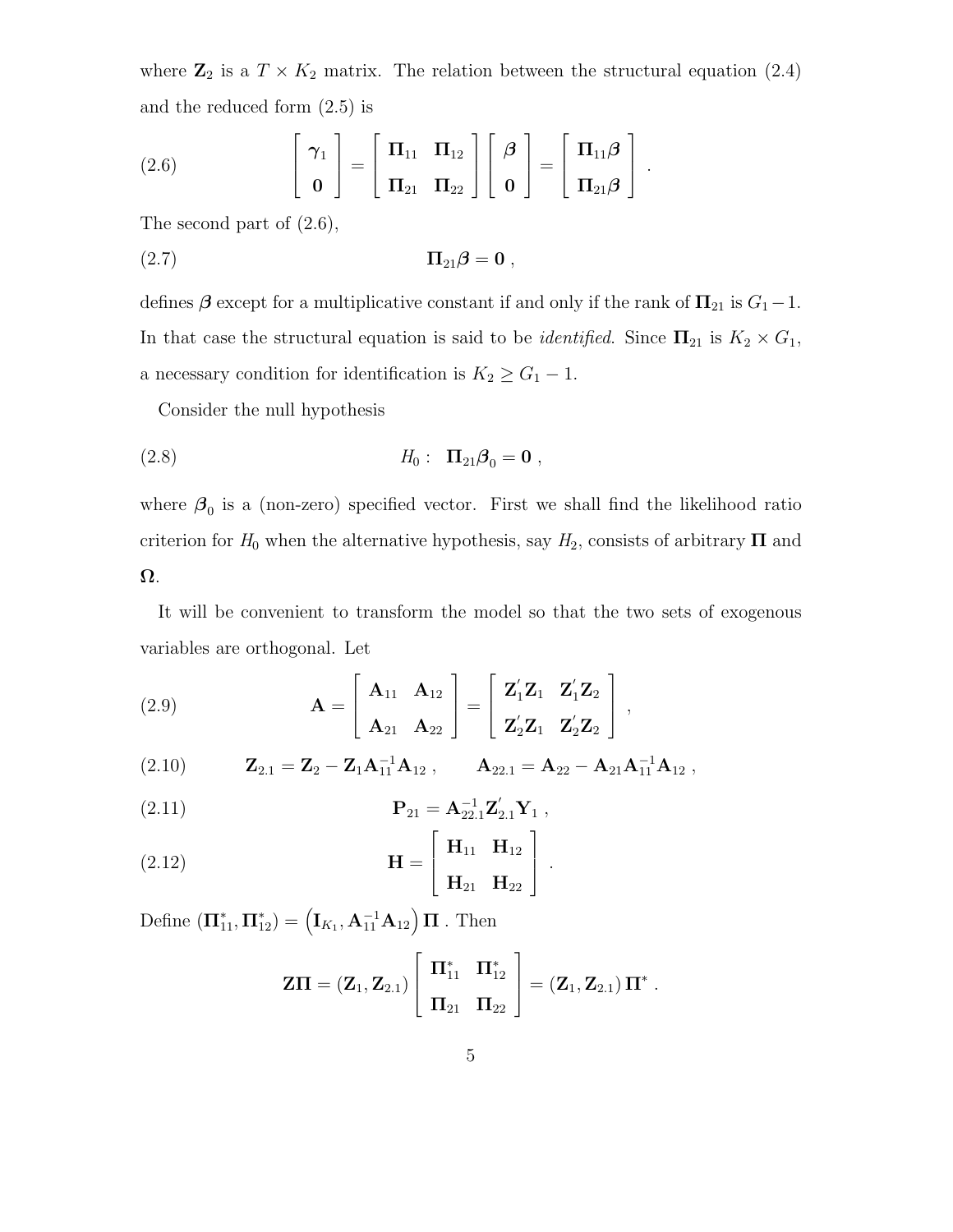The matrix  $\mathbf{Z}_{2.1}$  has the properties  $\mathbf{Z}_1' \mathbf{Z}_{2.1} = \mathbf{O}$  and  $\mathbf{Z}_{2.1}' \mathbf{Z}_{2.1} = \mathbf{A}_{22} - \mathbf{A}_{21} \mathbf{A}_{11}^{-1} \mathbf{A}_{12} =$ **A**22.<sup>1</sup> . Define also

$$
\mathbf{A}^* = \begin{bmatrix} \mathbf{Z}'_1 \\ \mathbf{Z}'_{2.1} \end{bmatrix} [\mathbf{Z}_1, \mathbf{Z}_{2.1}] = \begin{bmatrix} \mathbf{A}_{11} & \mathbf{O} \\ \mathbf{O} & \mathbf{A}_{22.1} \end{bmatrix}.
$$

In terms of  $(\mathbf{Z}_1, \mathbf{Z}_{2.1})$ , the sample regression matrix is

$$
\mathbf{P}^* = (\mathbf{A}^*)^{-1} \begin{bmatrix} \mathbf{Z}_1' \\ \mathbf{Z}_{2.1}' \end{bmatrix} \mathbf{Y} = \begin{bmatrix} \mathbf{A}_{11}^{-1} \mathbf{Z}_1' \mathbf{Y} \\ \mathbf{A}_{22.1}^{-1} \mathbf{Z}_{2.1}' \mathbf{Y} \end{bmatrix} = \begin{bmatrix} \mathbf{P}_1^* \\ \mathbf{P}_2^* \end{bmatrix}
$$

and

$$
\mathbf{H} = \mathbf{Y}'\mathbf{Y} - \mathbf{P}^{*'}\mathbf{A}^*\mathbf{P}^*.
$$

# **3. The likelihood ratio test of a specified vector of structural coefficients given that the equation is identified**

The null hypothesis  $H_0: \Pi_{21}\beta_0 = 0$  is relevant if the equation is "identified", that is, if the rank of  $\Pi_{21}$  is  $G_1 - 1$ . We develop the likelihood ratio criterion for testing  $H_0$  against the alternative hypothesis  $H_1$ : rank  $(\mathbf{\Pi}_{21}) = G_1 - 1$  by finding the likelihood function maximized under  $H_0$  and dividing by the likelihood function maximized under  $H_1$ . The likelihood function is

(3.1) 
$$
L(\Pi, \Omega) = (2\pi)^{-\frac{1}{2}TG} |\Omega|^{-\frac{1}{2}T} \exp\{-\frac{1}{2}\text{tr}(\mathbf{Y} - \mathbf{Z}\Pi)'(\mathbf{Y} - \mathbf{Z}\Pi)\Omega^{-1}\}
$$
  
\n
$$
= (2\pi)^{-\frac{1}{2}TG} |\Omega|^{-\frac{1}{2}T} \exp\{-\frac{1}{2}\text{tr}\left[(\mathbf{P} - \Pi)'\mathbf{A}(\mathbf{P} - \Pi) + \mathbf{H}\right]\Omega^{-1}\}
$$
  
\n
$$
= (2\pi)^{-\frac{1}{2}TG} |\Omega|^{-\frac{1}{2}T} \exp\{-\frac{1}{2}\text{tr}\left[(\mathbf{P}^* - \Pi^*)'\mathbf{A}^*(\mathbf{P}^* - \Pi^*) + \mathbf{H}\right]\Omega^{-1}\}
$$
  
\n
$$
= (2\pi)^{-\frac{1}{2}TG} |\Omega|^{-\frac{1}{2}T} \exp\{-\frac{1}{2}\text{tr}\left[(\mathbf{P}_1^* - \Pi_1^*)'\mathbf{A}_{11}(\mathbf{P}_1^* - \Pi_1^*)\right.\mathbf{A}_{12}(\mathbf{P}_2^* - \Pi_2) + \mathbf{H}\right]\Omega^{-1}\},
$$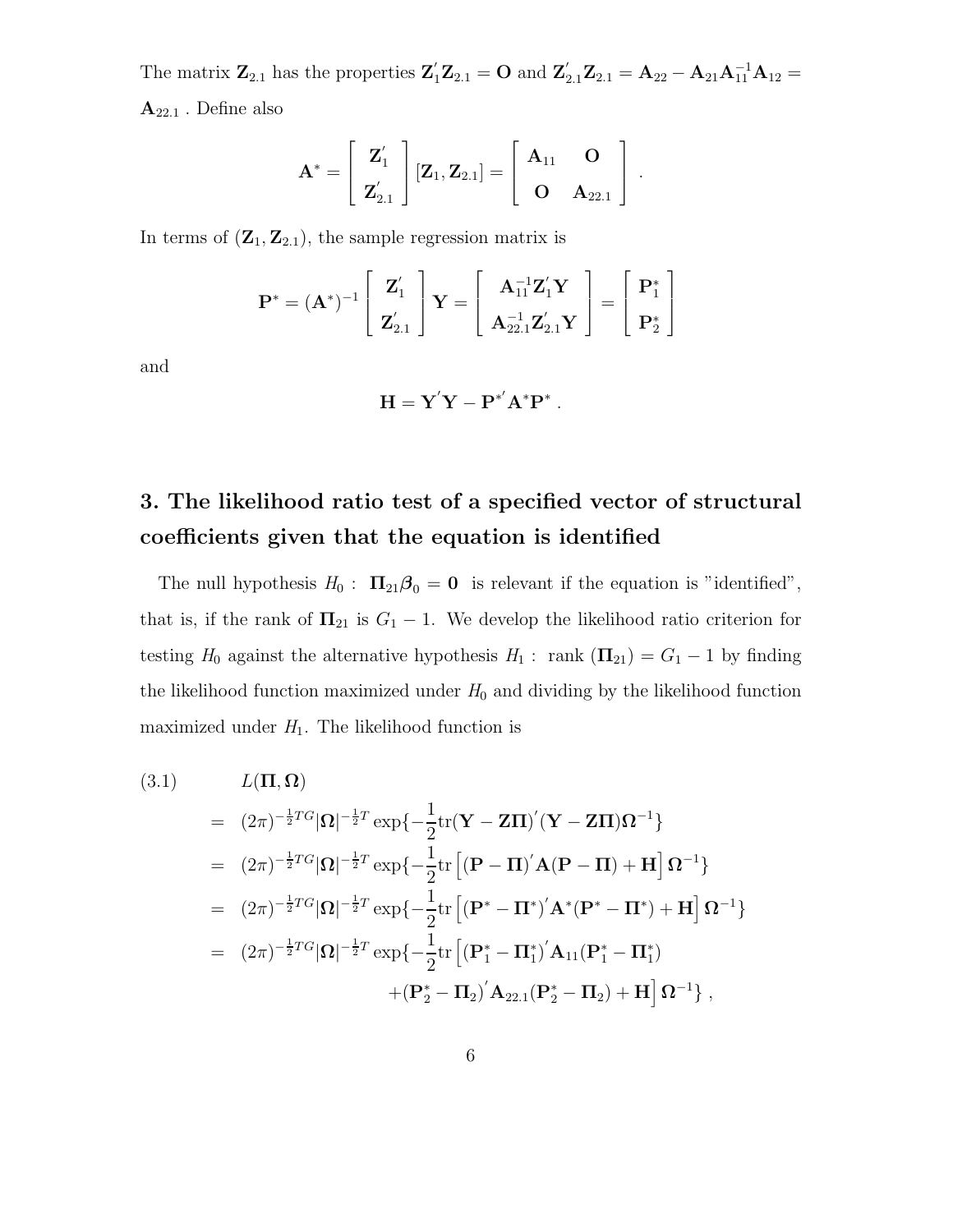where  $\Pi_1^* = (\Pi_{11}^*, \Pi_{12}^*)$  and  $\Pi_2 = (\Pi_{21}, \Pi_{22})$ . The maximum of  $L(\Pi, \Omega)$  with respect to  $\Pi_1^*$  occurrs at  $\Pi_1^* = \mathbf{P}_1^*$  and is

$$
L(\Pi_2, \Omega) = (2\pi)^{-\frac{1}{2}T G} |\Omega|^{-\frac{1}{2}T} \exp\{-\frac{1}{2} \text{tr}\left[ (\mathbf{P}_2^* - \Pi_2)' \mathbf{A}_{22.1} (\mathbf{P}_2^* - \Pi_2) + \mathbf{H} \right] \Omega^{-1} \}.
$$
\n(3.2)

The maximum of  $L(\Pi_2, \Omega)$  with respect to  $\Omega$  is

$$
(3.3) \quad L(\Pi_2) = (2\pi)^{-\frac{1}{2}TG} T^{\frac{1}{2}TG} \left| (\mathbf{P}_2^* - \Pi_2)' \mathbf{A}_{22.1} (\mathbf{P}_2^* - \Pi_2) + \mathbf{H} \right|^{-\frac{1}{2}T} e^{-\frac{1}{2}TG}.
$$

By *Lemma 3* of Section 8, the maximum of  $L(\Pi_2)$  with respect to  $\Pi_{22}$  is

(3.4) 
$$
L(\Pi_{21})
$$
  
=  $(2\pi)^{-\frac{1}{2}TG}T^{\frac{1}{2}TG}\left|(\mathbf{P}_{21}-\Pi_{21})^{'}\mathbf{A}_{22.1}(\mathbf{P}_{21}-\Pi_{21})+\mathbf{H}_{11}\right|^{-\frac{1}{2}T}\left|\mathbf{H}_{22.1}\right|^{-\frac{1}{2}T}e^{-\frac{1}{2}TG},$ 

where  $P_{21} = A_{22.1}^{-1} Z'_{2.1} Y_1$ ,  $H_{22.1} = H_{22} - H_{21} H_{11}^{-1} H_{12}$ ,  $H_{11}$  is a  $G_1 \times G_1$  submatrix, and

$$
\mathbf{H} = \left[ \begin{array}{cc} \mathbf{H}_{11} & \mathbf{H}_{12} \\ \mathbf{H}_{21} & \mathbf{H}_{22} \end{array} \right] \, .
$$

Then the maximum of  $L(\mathbf{\Pi}_{21})$  with respect to  $\mathbf{\Pi}_{21}$  is

(3.5) 
$$
L_{H_2} = (2\pi)^{-\frac{1}{2}TG} T^{\frac{1}{2}TG} |H|^{-\frac{1}{2}T} e^{-\frac{1}{2}TG}.
$$

This is the likelihood maximized with respect to  $\Pi$  and  $\Omega$  with no rank restriction on the coefficients.

Now consider maximizing the likelihood function under the condition  $\mathbf{H}_1$  : rank $(\mathbf{\Pi}_{21})$  =  $G_1 - 1$ , that is,  $\Pi_{21}\beta = 0$  for some  $\beta$ . The matrix  $\Pi_{21}$  of rank  $G_1 - 1$  can be parameterized as

$$
(3.6) \t\t \t\t \mathbf{\Pi}_{21} = \boldsymbol{\mu} \mathbf{\Gamma}' ,
$$

where  $\mu$  is  $K_2 \times (G_1 - 1)$  of rank  $G_1 - 1$  and  $\Gamma$  is  $G_1 \times (G_1 - 1)$  of rank  $G_1 - 1$  such that

$$
\Gamma' \boldsymbol{\beta} = \mathbf{0} \ .
$$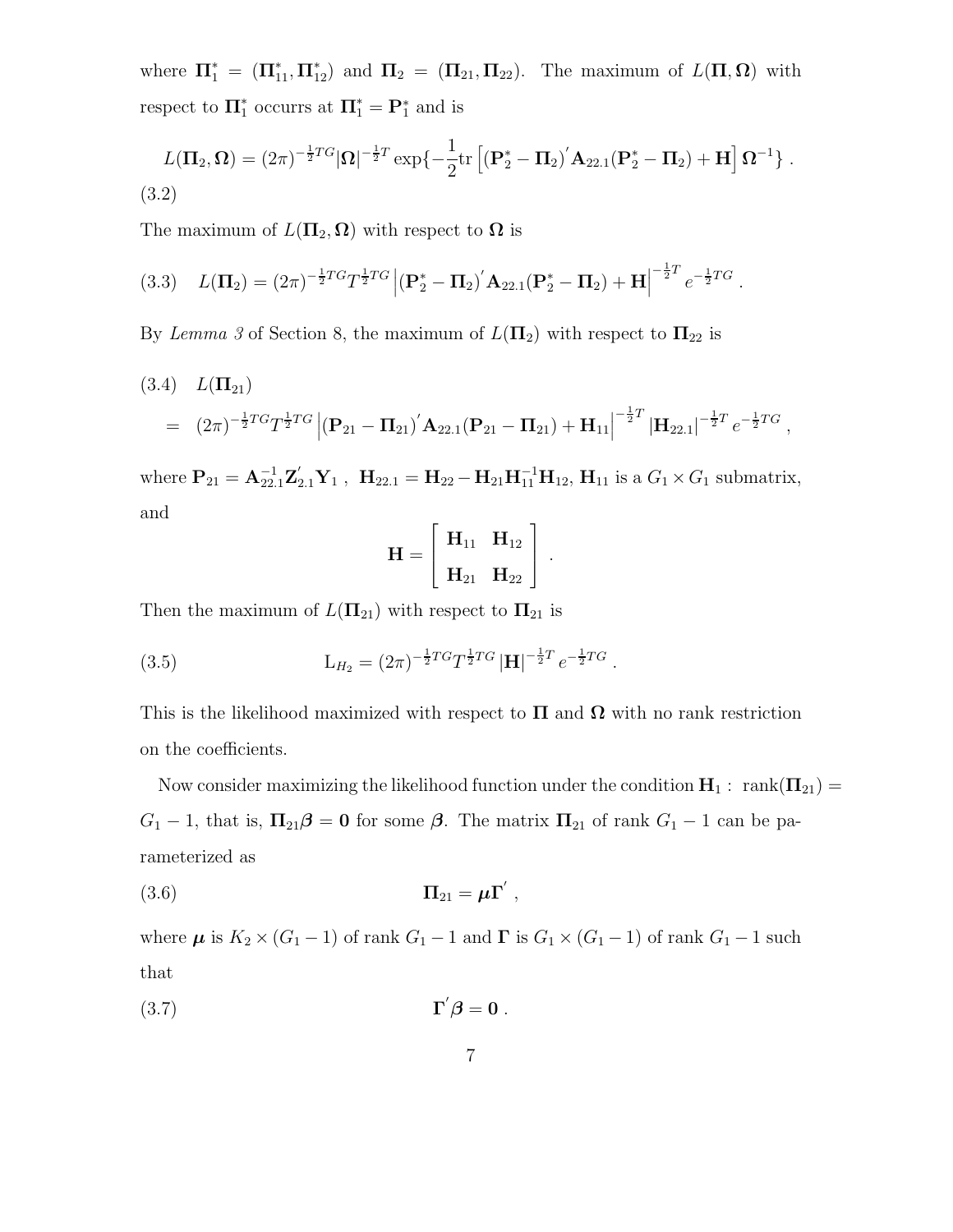**Lemma 1** : The minimum of

(3.8) 
$$
\left| (\mathbf{P}_{21} - \boldsymbol{\mu} \mathbf{\Gamma}')' \mathbf{A}_{22.1} (\mathbf{P}_{21} - \boldsymbol{\mu} \mathbf{\Gamma}') + \mathbf{H}_{11} \right|
$$

with respect to  $\mu$  is

(3.9) 
$$
|\mathbf{H}_{11}| \left[ 1 + \frac{\boldsymbol{\beta}' \mathbf{G}_{11} \boldsymbol{\beta}}{\boldsymbol{\beta}' \mathbf{H}_{11} \boldsymbol{\beta}} \right],
$$

where

(3.10) 
$$
\mathbf{G}_{11} = \mathbf{P}_{21}^{\prime} \mathbf{A}_{22.1} \mathbf{P}_{21} .
$$

**Proof**: The determinant  $(3.8)$  is

(3.11) 
$$
|\mathbf{H}_{11}| \left| (\boldsymbol{\mu} \boldsymbol{\Gamma}' - \mathbf{P}_{21}) \mathbf{H}_{11}^{-1} (\boldsymbol{\Gamma} \boldsymbol{\mu}' - \mathbf{P}_{21}') \mathbf{A}_{22.1} + \mathbf{I}_{K_2} \right| ,
$$

which is minimized at

(3.12) 
$$
\hat{\mu} = P_{21} H_{11}^{-1} \Gamma \left( \Gamma' H_{11}^{-1} \Gamma \right)^{-1} .
$$

The determinant (3.8) is then

$$
(3.13) \begin{aligned}\n&\left| \left[ \mathbf{P}_{21} - \mathbf{P}_{21} \mathbf{H}_{11}^{-1} \mathbf{\Gamma} \left( \mathbf{\Gamma}^{\prime} \mathbf{H}_{11}^{-1} \mathbf{\Gamma} \right)^{-1} \mathbf{\Gamma}^{\prime} \right]^{'} \mathbf{A}_{22.1} \right. \\
&\times \left[ \mathbf{P}_{21} - \mathbf{P}_{21} \mathbf{H}_{11}^{-1} \mathbf{\Gamma} \left( \mathbf{\Gamma}^{\prime} \mathbf{H}_{11}^{-1} \mathbf{\Gamma} \right)^{-1} \mathbf{\Gamma}^{\prime} \right] + \mathbf{H}_{11} \right] \\
&= \begin{vmatrix}\n\left[ \mathbf{I}_{G_1} - \mathbf{\Gamma} \left( \mathbf{\Gamma}^{\prime} \mathbf{H}_{11}^{-1} \mathbf{\Gamma} \right)^{-1} \mathbf{\Gamma}^{\prime} \mathbf{H}_{11}^{-1} \right] \mathbf{G}_{11} \left[ \mathbf{I}_{G_1} - \mathbf{H}_{11}^{-1} \mathbf{\Gamma} \left( \mathbf{\Gamma}^{\prime} \mathbf{H}_{11}^{-1} \mathbf{\Gamma} \right)^{-1} \mathbf{\Gamma}^{\prime} \right] + \mathbf{H}_{11} \right] \\
&= \|\mathbf{H}_{11} \| \left[ \mathbf{I}_{G_1} - \mathbf{H}_{11}^{-1/2} \mathbf{\Gamma} \left( \mathbf{\Gamma}^{\prime} \mathbf{H}_{11}^{-1} \mathbf{\Gamma} \right)^{-1} \mathbf{\Gamma}^{\prime} \mathbf{H}_{11}^{-1/2} \right] \left( \mathbf{H}_{11}^{-1/2} \mathbf{G}_{11} \mathbf{H}_{11}^{-1/2} \right) \\
&\times \left[ \mathbf{I}_{G_1} - \mathbf{H}_{11}^{-1/2} \mathbf{\Gamma} \left( \mathbf{\Gamma}^{\prime} \mathbf{H}_{11}^{-1} \mathbf{\Gamma} \right)^{-1} \mathbf{\Gamma}^{\prime} \mathbf{H}_{11}^{-1/2} \right] + \mathbf{I}_{G_1} \right] \\
&= \|\mathbf{H}_{11} \| \left[ \mathbf{I}_{G_1} - \mathbf{Q} (\mathbf{Q}^{\prime} \mathbf{Q})^{-1} \mathbf{Q}^{\prime} \
$$

where  $\mathbf{Q} = \mathbf{H}_{11}^{-1/2} \mathbf{\Gamma}$ . The matrix  $\mathbf{Q}(\mathbf{Q}'\mathbf{Q})^{-1}\mathbf{Q}'$  is idempotent of rank  $G_1 - 1$  and  $\mathbf{I}_{G_1} {\bf Q}({\bf Q}'{\bf Q})^{-1}{\bf Q}'$  is idempotent of rank  $G_1 - (G_1 - 1) = 1$ . Then  ${\bf I}_{G_1} - {\bf Q}({\bf Q}'{\bf Q})^{-1}{\bf Q}' =$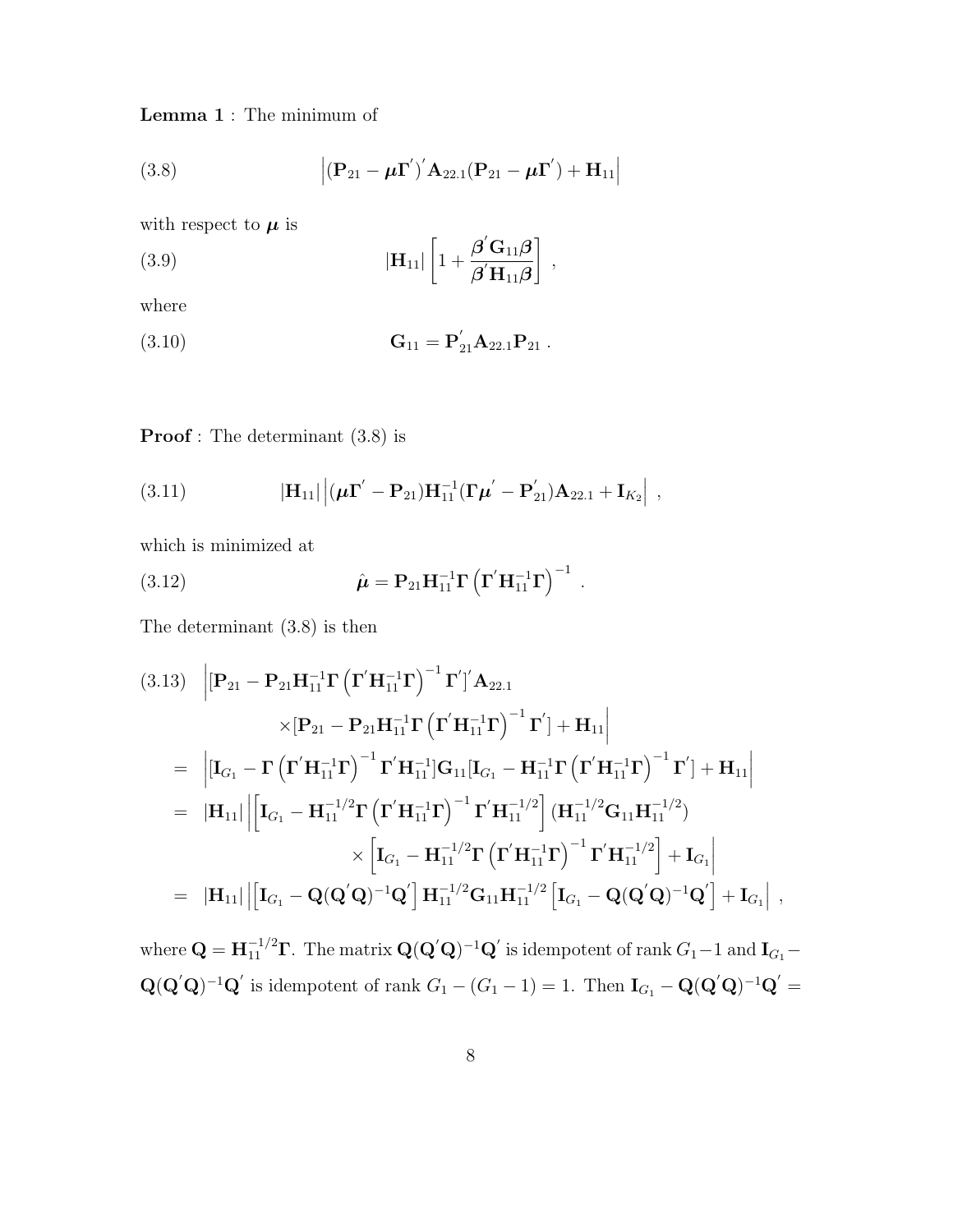$$
\mathbf{x}(\mathbf{x}'\mathbf{x})^{-1}\mathbf{x}' \text{ and } \mathbf{Q}'\mathbf{x} = \mathbf{0} \text{ for } \mathbf{x} = \mathbf{H}_{11}^{1/2}\boldsymbol{\beta}. \text{ Then (3.13) is}
$$
\n
$$
(3.14) \qquad |\mathbf{H}_{11}| |\mathbf{x}(\mathbf{x}'\mathbf{x})^{-1}\mathbf{x}'\mathbf{H}_{11}^{-1/2}\mathbf{G}_{11}\mathbf{H}_{11}^{-1/2}\mathbf{x}(\mathbf{x}'\mathbf{x})^{-1}\mathbf{x}' + \mathbf{I}_{G_1}|
$$
\n
$$
= |\mathbf{H}_{11}| \left[1 + \frac{\boldsymbol{\beta}'\mathbf{G}_{11}\boldsymbol{\beta}}{\boldsymbol{\beta}'\mathbf{H}_{11}\boldsymbol{\beta}}\right]
$$

by Corollary A.3.1 of Anderson (2003). **Q**.**E**.**D**.

The likelihood maximized over  $H_0: \beta = \beta_0$  is

(3.15) 
$$
L_{H_0} = (2\pi e)^{-\frac{1}{2}TG} T^{\frac{1}{2}TG} |\mathbf{H}|^{-\frac{1}{2}T} \left[1 + \frac{\beta'_0 \mathbf{G}_{11} \beta_0}{\beta'_0 \mathbf{H}_{11} \beta_0}\right]^{-\frac{1}{2}T}.
$$

The likelihood maximized over *β* is

(3.16) 
$$
L_{H_1} = \max_{\mathbf{\beta}} (2\pi e)^{-\frac{1}{2}TG} T^{\frac{1}{2}TG} |\mathbf{H}|^{-\frac{1}{2}T} \left[ 1 + \frac{\mathbf{\beta}^{\prime} \mathbf{G}_{11} \mathbf{\beta}}{\mathbf{\beta}^{\prime} \mathbf{H}_{11} \mathbf{\beta}} \right]^{-\frac{1}{2}T} = (2\pi e)^{-\frac{1}{2}TG} T^{\frac{1}{2}TG} |\mathbf{H}|^{-\frac{1}{2}T} \left[ 1 + \min_{\mathbf{\beta}} \frac{\mathbf{\beta}^{\prime} \mathbf{G}_{11} \mathbf{\beta}}{\mathbf{\beta}^{\prime} \mathbf{H}_{11} \mathbf{\beta}} \right]^{-\frac{1}{2}T} = (2\pi e)^{-\frac{1}{2}TG} T^{\frac{1}{2}TG} |\mathbf{H}|^{-\frac{1}{2}T} \left[ 1 + \frac{\hat{\mathbf{\beta}}^{\prime} \mathbf{G}_{11} \hat{\mathbf{\beta}}}{\hat{\mathbf{\beta}}^{\prime} \mathbf{H}_{11} \hat{\mathbf{\beta}}} \right]^{-\frac{1}{2}T},
$$

where  $\hat{\pmb \beta}$  satisfies

$$
\mathbf{G}_{11}\hat{\boldsymbol{\beta}} = \nu_1 \mathbf{H}_{11}\hat{\boldsymbol{\beta}}
$$

and  $\nu_1$  as the smallest root of

(3.18) 
$$
|\mathbf{G}_{11} - \nu \mathbf{H}_{11}| = 0 ;
$$

that is,  $\hat{\boldsymbol{\beta}}$  is the Limited Information Maximum Likelihood Estimator of  $\boldsymbol{\beta}$ .

**Theorem 1**: The likelihood ratio criterion for testing the null hypothesis  $H_0$ :  $\Pi_{21}$ has rank  $G_1 - 1$  and  $\Pi_{21}\beta_0 = 0$  vs.  $H_1 : \Pi_{21}$  has rank  $G_1 - 1$  is

(3.19) 
$$
\frac{\mathbf{L}_{H_0}}{\mathbf{L}_{H_1}} = \begin{bmatrix} 1 + \frac{\hat{\boldsymbol{\beta}}' \mathbf{G}_{11} \hat{\boldsymbol{\beta}}}{\hat{\boldsymbol{\beta}}' \mathbf{H}_{11} \hat{\boldsymbol{\beta}}}_{0} \\ \frac{\hat{\boldsymbol{\beta}}' \mathbf{H}_{11} \hat{\boldsymbol{\beta}}}{\hat{\boldsymbol{\beta}}' \mathbf{H}_{11} \hat{\boldsymbol{\beta}}_{0}} \end{bmatrix}^{\frac{1}{2}T} = \begin{bmatrix} 1 + \min_{\mathbf{b}} \frac{\mathbf{b}' \mathbf{G}_{11} \mathbf{b}}{\mathbf{b}' \mathbf{H}_{11} \mathbf{b}} \\ \frac{\hat{\boldsymbol{\beta}}' \mathbf{H}_{11} \hat{\boldsymbol{\beta}}}{\hat{\boldsymbol{\beta}}' \mathbf{H}_{11} \hat{\boldsymbol{\beta}}_{0}} \end{bmatrix}^{\frac{1}{2}T}
$$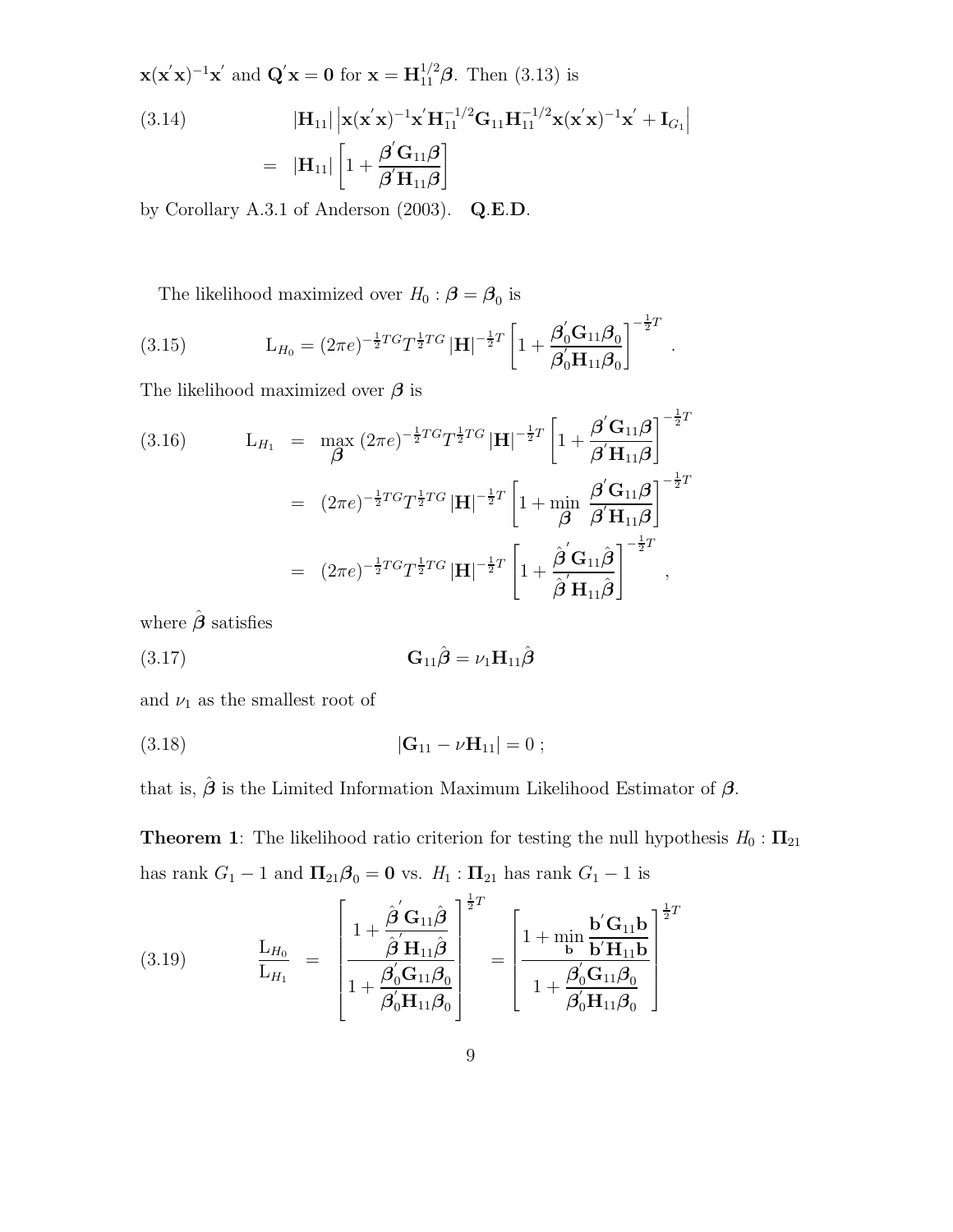$$
=\left[\frac{1+\nu_1}{1+\dfrac{\boldsymbol \beta_0'\mathbf G_{11}\boldsymbol \beta_0}{\boldsymbol \beta_0'\mathbf H_{11}\boldsymbol \beta_0}}\right]^{\frac{1}{2}T}
$$

The null hypothesis  $H_0$  that  $\beta = \beta_0$  is rejected if (3.19) is less than a suitable constant; that is, if

.

(3.20) 
$$
\frac{1 + \frac{\hat{\boldsymbol{\beta}}' \mathbf{G}_{11} \hat{\boldsymbol{\beta}}}{\hat{\boldsymbol{\beta}}' \mathbf{H}_{11} \hat{\boldsymbol{\beta}}}}{1 + \frac{\boldsymbol{\beta}_0' \mathbf{G}_{11} \boldsymbol{\beta}_0}{\boldsymbol{\beta}_0' \mathbf{H}_{11} \boldsymbol{\beta}_0}} < c(K_2, T - K) .
$$

We call the left-hand side of (3.20) the *Rank-Adjusted Anderson-Rubin* (RAAR) criterion.

#### **Comments :**

1. The RAAR criterion does not depend on a normalization of the vector of coefficients. The ratio  $\beta'_0P'_{21}A_{22.1}P_{21}\beta_0/\beta'_0H_{11}\beta_0$  is unchanged by replacing  $\beta_0$  by  $\beta_0$ times an arbitrary constant. Similarly,  $\hat{\boldsymbol{\beta}}' \mathbf{P}_{21}' \mathbf{A}_{22.1} \mathbf{P}_{21} \hat{\boldsymbol{\beta}} / \hat{\boldsymbol{\beta}}' \mathbf{H}_{11} \hat{\boldsymbol{\beta}}$  is unchanged by replacing the LIML estimator multiplied by a constant. The normalization of  $\beta_0$ does not have to be the same as of  $\beta$ .

2. The RAAR criterion compares the hypothesized  $\beta_0$  with the LIML estimator  $\beta$ .

3. The RAAR criterion is a function of the sufficient statistics **P** and **H**.

4. The RAAR criterion is invariant with respect to linear transformations  $\mathbf{Y}_1 \rightarrow$  $\mathbf{Y}_1 \mathbf{C}, \ \beta_0 \to \mathbf{C}^{-1} \beta_0$  and  $\mathbf{Z}_2 \to \mathbf{Z}_2 \mathbf{D}$  for **C** and **D** nonsingular.  $\hat{H}$  are  $\hat{\bm{\beta}}_0^{'} \mathbf{G}_{11} \bm{\beta}_0 / \hat{\bm{\beta}}_0^{'} \mathbf{H}_{11} \bm{\beta}_0$  and  $\hat{\bm{\beta}}^{'} \mathbf{G}_{11} \hat{\bm{\beta}} / \hat{\bm{\beta}}^{'} \mathbf{H}_{11} \hat{\bm{\beta}}$  are  $\hat{\bm{\beta}}_0^{'} \mathbf{G}_{11} \bm{\beta}_0 / \bm{\beta}_0^{'} \mathbf{H}_{11} \bm{\beta}_0$ and the roots of (3.18).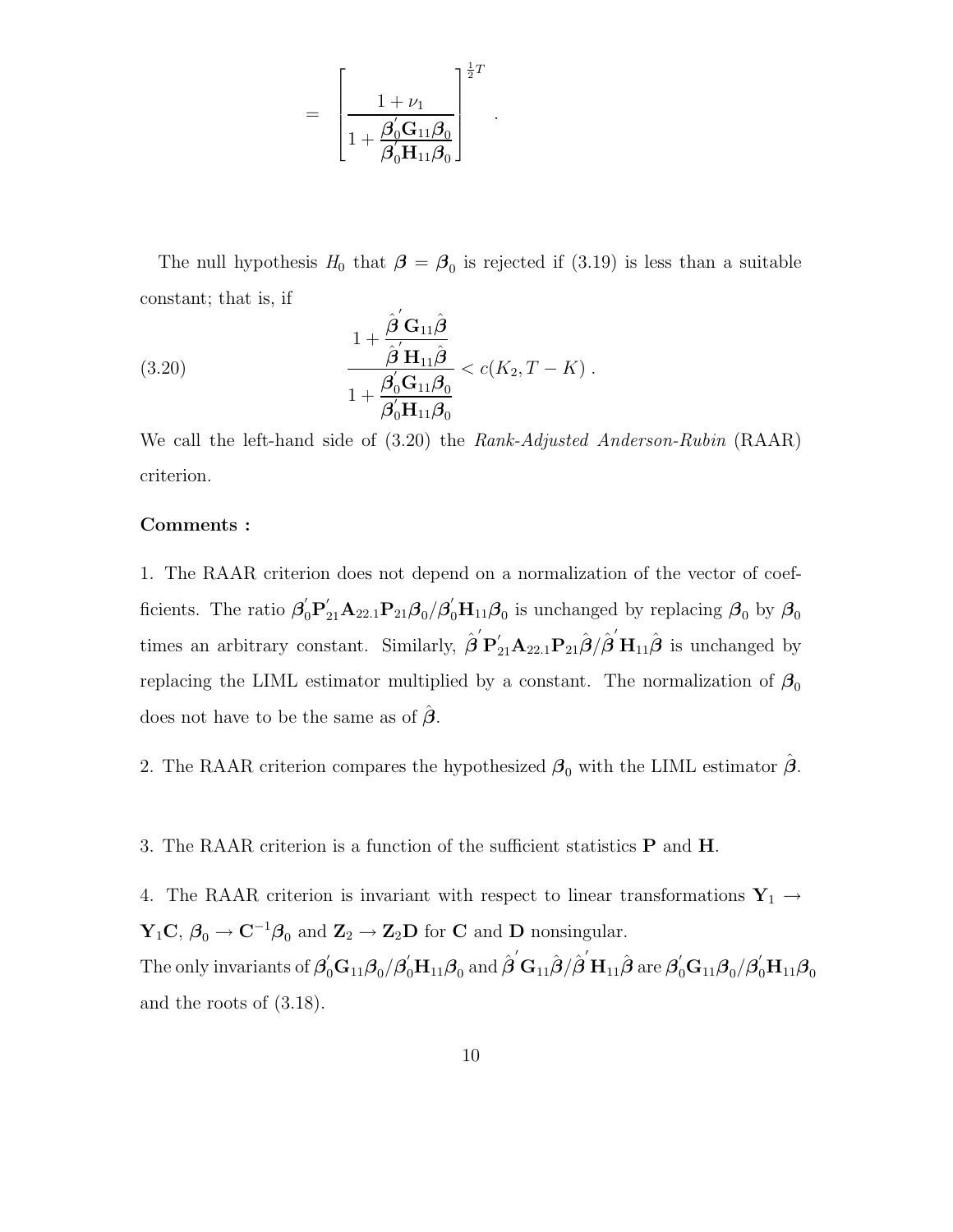5. The logarithm of the criterion (3.19) is

$$
(3.21) \t -2 \log \frac{L_{H_0}}{L_{H_1}} = -T \left[ \log \left( 1 + \frac{\hat{\boldsymbol{\beta}}' \mathbf{G}_{11} \hat{\boldsymbol{\beta}}}{\hat{\boldsymbol{\beta}}' \mathbf{H}_{11} \hat{\boldsymbol{\beta}}} \right) - \log \left( 1 + \frac{\beta_0' \mathbf{G}_{11} \beta_0}{\beta_0' \mathbf{H}_{11} \beta_0} \right) \right],
$$

which is approximately

(3.22) 
$$
\frac{\boldsymbol{\beta}_0' \mathbf{G}_{11} \boldsymbol{\beta}_0}{\boldsymbol{\beta}_0' \frac{1}{T} \mathbf{H}_{11} \boldsymbol{\beta}_0} - \min_{\mathbf{b}} \frac{\mathbf{b}' \mathbf{G}_{11} \mathbf{b}}{\mathbf{b}' \frac{1}{T} \mathbf{H}_{11} \mathbf{b}}.
$$

6. The RAAR is a likelihood ratio criterion. In many statistical inference problems concerning normal distributions a likelihood ratio test has optimum properties.

Moreira (2003) arrived at a statistic similar to (3.22) by a somewhat different route. He calls the crtiterion a *conditional likelihood statistic*.

# **4. Limiting Distributions**

# **4.1 The Standard Case**

The likelihood ratio criterion for testing  $H_0: \beta = \beta_0$  vs.  $H_1: \text{rank}(\Pi_{21}) = G_1 - 1$ has been derived on the basis of the rows of **V** being independently distributed according to  $N(\mathbf{0}, \mathbf{\Omega})$ . For the limiting distribution of  $-2$  times the logarithm of  $(3.19)$  we assume that the rows of  $\mathbf{Z} = (\mathbf{z}_1, \dots, \mathbf{z}_T)$  satisfy

(I) 
$$
\frac{1}{T} \sum_{t=1}^{T} \mathbf{z}_t \mathbf{z}_t' \xrightarrow{p} \mathbf{M} \ (\text{as } T \to \infty),
$$
  
(II) 
$$
\frac{1}{T} \max_{1 \leq t \leq T} ||\mathbf{z}_t||^2 \xrightarrow{p} 0
$$

as  $T \to \infty$ . The limiting distribution of  $-2$  times (3.19) holds under relaxed conditions on **Z** and **V**. The conditions allow for components of  $z_t$  being components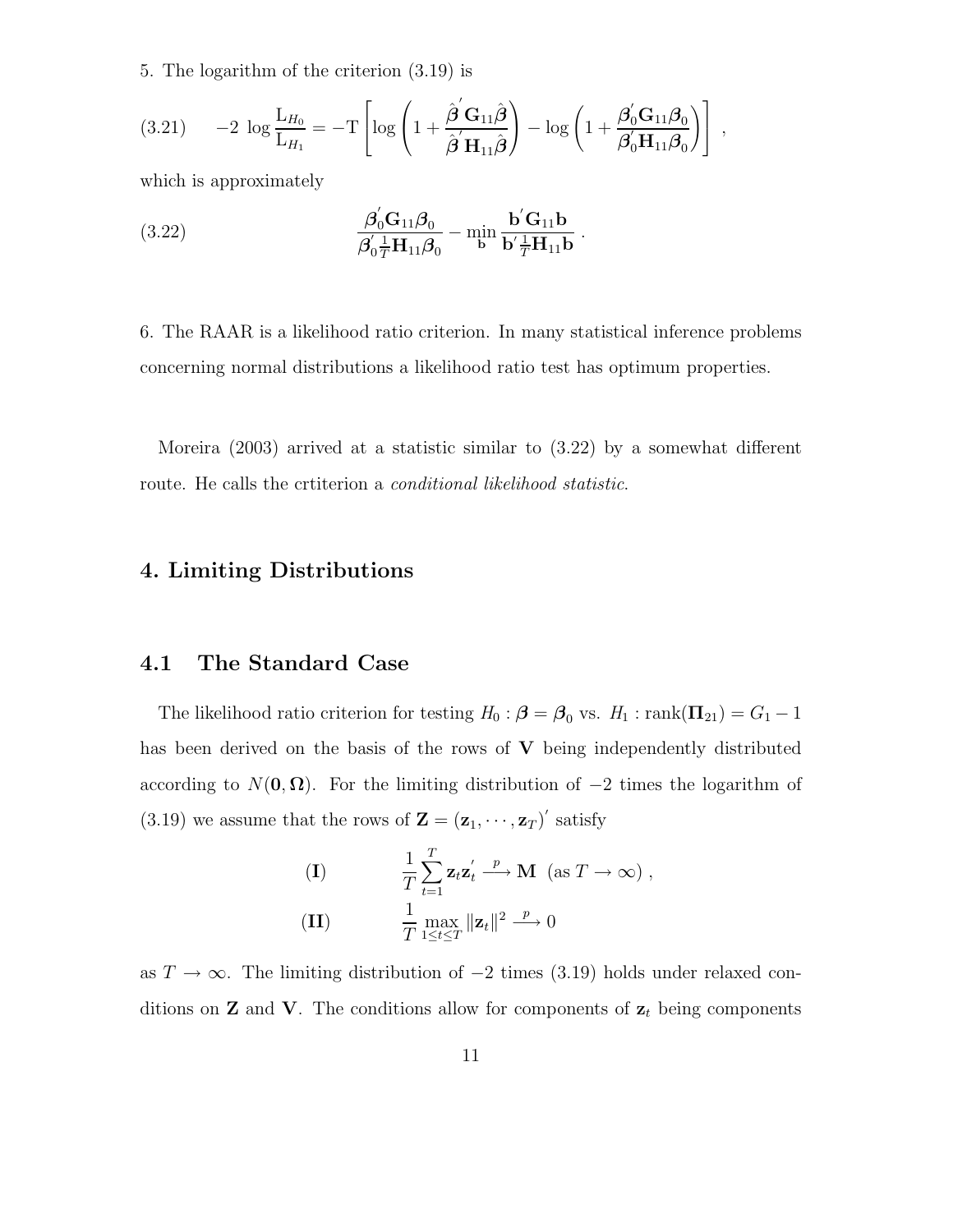of  $\mathbf{y}_{t-1}, \dots, \mathbf{y}_1$  and components of  $\mathbf{v}_t$  depending on  $\mathbf{z}_t, \dots, \mathbf{z}_0$ . Let the  $\sigma$ -field  $\mathcal{F}_t$ be generated by  $\mathbf{z}_0, \mathbf{v}_0, \dots, \mathbf{z}_t, \mathbf{v}_t, t = 1, \dots, T$ , and  $\mathcal{F}_0$  is the initial  $\sigma$ -field generated by **y**1. (See Anderson and Kunitomo (1992), for instance.) Partition the  $(G_1 + G_2)$ -vector  $\mathbf{v}'_t = (\mathbf{v}'_{1t}, \mathbf{v}'_{2t})$   $(t = 1, \dots, T)$ . We assume that  $\mathcal{E}(\mathbf{v}_t | \mathcal{F}_t) = \mathbf{0}$  a.s.,  $\mathcal{E}(\mathbf{v}_t \mathbf{v}_t' | \mathcal{F}_{t-1}) = \mathbf{\Omega}_t$  a.s., and  $\mathbf{\Omega}_t$  is a function of  $\mathbf{z}_1, \mathbf{v}_1, \cdots, \mathbf{z}_{t-1}, \mathbf{v}_{t-1}, \mathbf{z}_t$ . Since  $u_t = \mathbf{v}_{1t}'\boldsymbol{\beta}$ , we have  $\mathcal{E}(u_t|\mathcal{F}_t) = \mathbf{0}$  a.s. and  $\mathcal{E}(u_t^2|\mathcal{F}_t) = \sigma_t^2 = \boldsymbol{\beta}'\mathbf{\Omega}_{11}^{(t)}\boldsymbol{\beta}$  a.s., where  $\Omega_t$  is a  $(G_1 + G_2) \times (G_1 + G_2)$  matrix

$$
\pmb{\Omega}_t = \left[ \begin{array}{cc} \pmb{\Omega}^{(t)}_{11} & \pmb{\Omega}^{(t)}_{12} \\ \\ \pmb{\Omega}^{(t)}_{21} & \pmb{\Omega}^{(t)}_{22} \end{array} \right] \ .
$$

Suppose

(III) 
$$
\frac{1}{T} \sum_{t=1}^{T} \Omega_{11}^{(t)} \otimes z_t z_t' \xrightarrow{p} \Omega_{11} \otimes M \text{ (as } T \to \infty),
$$
  
\n(IV) 
$$
\frac{1}{T} \sum_{t=1}^{T} \Omega_{11}^{(t)} \xrightarrow{p} \Omega_{11} \text{ (as } T \to \infty),
$$
  
\n(V) 
$$
\sup_{t \ge 1} \mathcal{E}[\mathbf{v}_{1t}' \mathbf{v}_{1t} I(\mathbf{v}_{1t}' \mathbf{v}_{1t} > c) | \mathcal{F}_t] \xrightarrow{p} 0 \text{ (as } c \to \infty),
$$

where  $I(\cdot)$  is the indicator function, and **M** and  $\Omega_{11}$  are nonsingular (constant) matrices. Conditions (IV) and (V) imply

(4.1) 
$$
\frac{1}{T} \sum_{t=1}^{T} \mathbf{v}_{1t} \mathbf{v}_{1t}' \xrightarrow{p} \mathbf{\Omega}_{11} \quad (\text{as } T \to \infty)
$$

and  $\sigma^2 = \boldsymbol{\beta}' \boldsymbol{\Omega}_{11} \boldsymbol{\beta}$  (> 0).

#### **Comments :**

1. We allow some heteroscedasticity of disturbances and only require second-order moments. Thus the conditions on disturbances are minimal.

2. The conditions (I) and (II) on instruments include the situations that the lagged endogenous variables are subsets of instruments when they follow a stationary autoregressive process, for instance.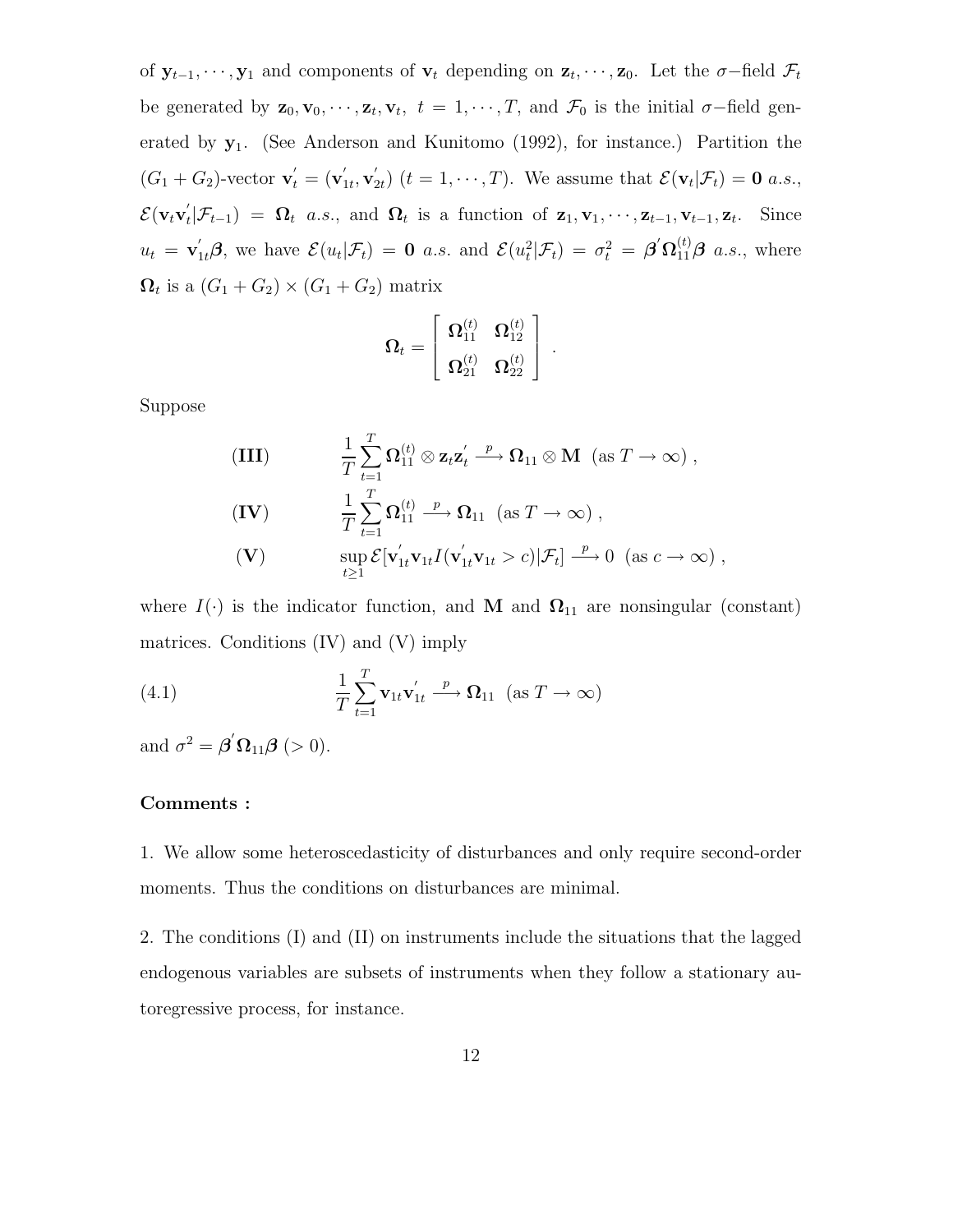Although the RAAR statistic is invariant with respect to normalization, we shall find it convenient to normalize  $\beta_0$  and  $\beta$  so  $\beta_0 = (1, -\beta_2^{0'})'$  and  $\beta = (1, -\beta_2')'$ .

In order to investigate the limiting null distribution and the local power of the LRC, we consider a sequence of local alternatives  $\Pi^{(T)}$  such that

(4.2) 
$$
\begin{bmatrix} \Pi_{11}^{(T)} & \Pi_{12}^{(T)} \\ \Pi_{21}^{(T)} & \Pi_{22}^{(T)} \end{bmatrix} \begin{bmatrix} \beta_0 \\ \mathbf{0} \end{bmatrix} = \begin{bmatrix} \gamma_1 \\ \mathbf{0} \end{bmatrix} + \frac{1}{\sqrt{T}} \begin{bmatrix} \xi_1 \\ \xi_2 \end{bmatrix},
$$

where  $\xi_i$  is a  $K_i \times 1$  vector  $(i = 1, 2)$ , each element of the  $(K_1 + K_2) \times (G_1 + G_2)$  matrix **Π** is a function of T (say  $\Pi_T$ ) partitioned as  $\Pi_T = (\Pi_{ij}^{(T)})$  and rank $(\Pi_{21}) = G_1 - 1$ . Hence  $\lim_{T\to\infty} \mathbf{\Pi}_{21}^{(T)} = \mathbf{\Pi}_{21}$  and  $\mathbf{\Pi}_{21}\boldsymbol{\beta}_0 = \mathbf{0}$  as the limit  $(T \to \infty)$  in (2.8). (See (2.6) and (2.7) in Section 2.) Then Theorem 2 is an extension of Theorem 4 of Anderson and Kunitomo (1994). The proof is given in Section 8.

**Theorem 2** : Assume Conditions (I)-(V). Under the local alternative sequences (4.2), as  $T \to \infty$  the limiting distribution of

$$
(4.3) \quad LR_1 = -2\log\frac{\mathcal{L}_{H_0}}{\mathcal{L}_{H_1}} = T\left[\log\left(1 + \frac{\boldsymbol{\beta}_0'\mathcal{G}_{11}\boldsymbol{\beta}_0}{\boldsymbol{\beta}_0'\mathcal{H}_{11}\boldsymbol{\beta}_0}\right) - \log\left(1 + \min_{\mathbf{b}}\frac{\mathbf{b}'\mathcal{G}_{11}\mathbf{b}}{\mathbf{b}'\mathcal{H}_{11}\mathbf{b}}\right)\right]
$$

is noncentral  $\chi^2$  with  $G_1 - 1$  degrees of freedom and the noncentrality parameter  $\kappa_1 = \theta_1 \sigma^{-2}$ , where  $\sigma^2 = \beta_0' \Omega_{11} \beta_0$ ,  $M_{22.1} = M_{22} - M_{21} M_{11}^{-1} M_{12}$ ,

(4.4) 
$$
\theta_1 = \xi_2' M_{22.1} \Pi_2^* (\Pi_2^{*'} M_{22.1} \Pi_2^{*})^{-1} \Pi_2^{*'} M_{22.1} \xi_2 ,
$$

$$
M = \begin{bmatrix} M_{11} & M_{12} \\ M_{21} & M_{22} \end{bmatrix}, \Pi_2^{*} = \Pi_{21} \begin{bmatrix} 0' \\ I_{G_1-1} \end{bmatrix},
$$

in which we assume that  $\Pi_2^*$  has rank  $G_1 - 1$ .

Let  $\Pi_{21} = (\pi_1, \Pi_2^*)$ . Then  $(2.7)$  is

(4.5) 
$$
\mathbf{0} = \mathbf{\Pi}_{21} \boldsymbol{\beta} = (\boldsymbol{\pi}_1, \mathbf{\Pi}_2^*) \begin{pmatrix} 1 \\ -\boldsymbol{\beta}_2 \end{pmatrix} = \boldsymbol{\pi}_1 - \mathbf{\Pi}_2^* \boldsymbol{\beta}_2.
$$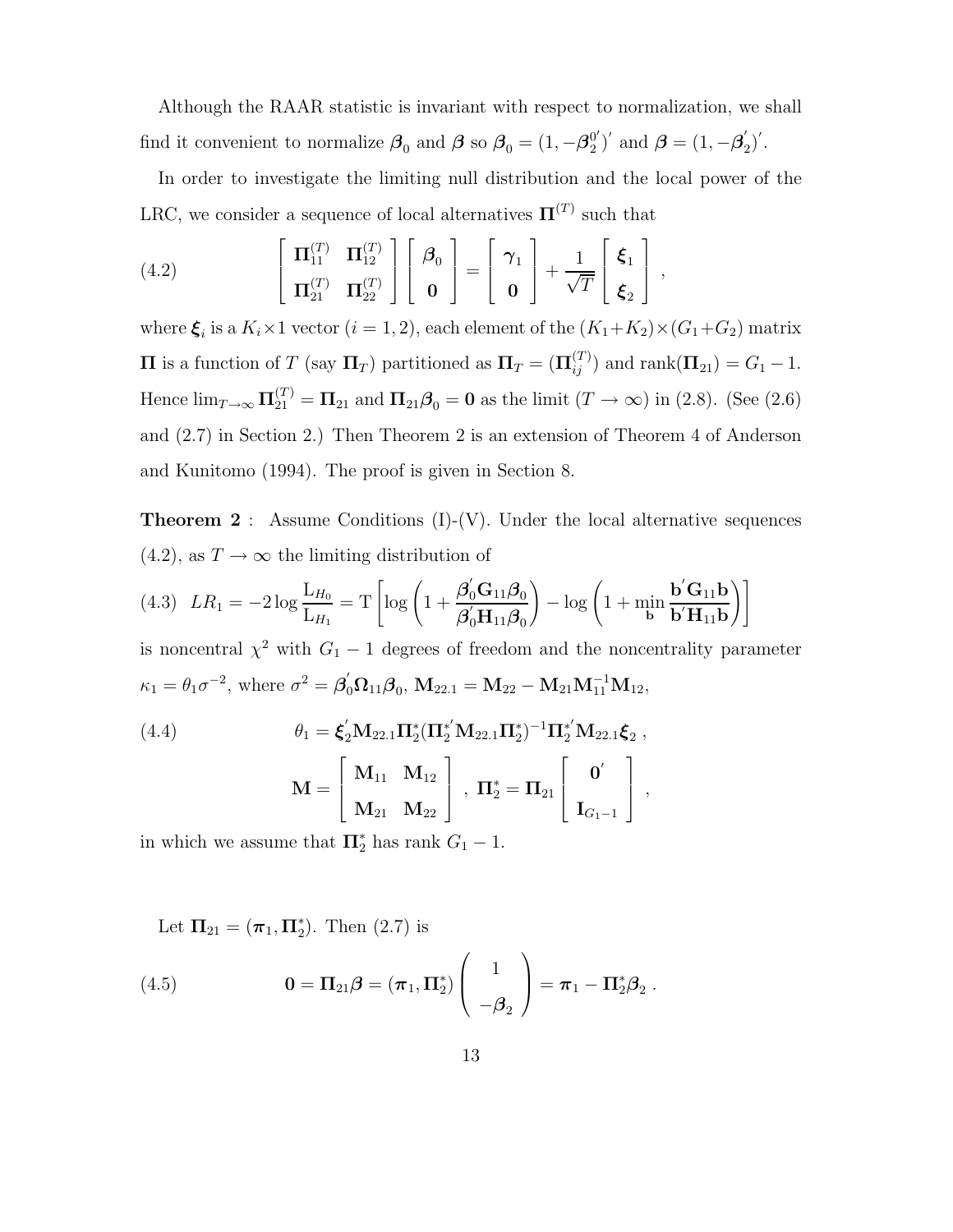Thus when  $\beta$  is normalized as  $(1, -\beta_2)$  and  $\Pi$  has rank  $G_1 - 1$ ,  $\Pi_2^*$  must have rank  $G_1-1$  to solve (4.5) for  $\beta_2$ . The noncentrality parameter  $\theta_1$  is invariant with respect to multiplying  $\Pi_2^*$  on the right by an arbitrary nonsingular  $(G_1-1)\times(G_1-1)$  matrix.

Under  $H_0$  ( $\xi = 0$ ), the limiting distribution of  $LR_1$  is  $\chi^2$  with  $G_1 - 1$  degrees of freedom under the general conditions on the disturbances. Then by using the  $\chi^2$ distribution in Theorem 2 when  $T$  is large in  $(2.18)$ , we can take the rejection region as

(4.6) 
$$
\frac{\beta'_0 G_{11} \beta_0}{\beta'_0 H_{11} \beta_0} > [1 + \nu_1] e^{\frac{1}{T} \chi^2_{G_1 - 1}(\epsilon)} - 1
$$

by using  $\chi^2(\epsilon)$  with  $G_1 - 1$  degrees of freedom. It is also possible to investigate the power function under the local alternative hypotheses of (4.2).

# **4.2 Weak Instruments**

Next, we consider a case of so-called *weak* instruments. Let  $\Pi_T = \mathbf{C}/T^{\delta}$  for a constant matrix **C** and  $\delta > 0$ ; as T grows the regression matrix  $\Pi_T$  becomes smaller. The  $(K_1 + K_2) \times (G_1 + G_2)$  matrices  $\Pi_T = (\Pi_{ij}^{(T)})$  and  $\mathbf{C} = (\mathbf{C}_{ij})$  are partitioned as  $\Pi_T$ . Then Condition (I) implies

$$
(\mathbf{I}') \qquad \frac{1}{T^{1-2\delta}} \sum_{t=1}^T \mathbf{\Pi}'_T \mathbf{z}_t \mathbf{z}_t' \mathbf{\Pi}_T \stackrel{p}{\longrightarrow} \mathbf{C}' \mathbf{M} \mathbf{C} \ (\text{as } T \to \infty) \ .
$$

We rewrite  $(2.1)$ ,  $(2.12)$  and  $(3.10)$  as

(4.7) 
$$
(\mathbf{Y}_1^{(T)}, \mathbf{Y}_2^{(T)}) = (\mathbf{Z}_1^{(T)}, \mathbf{Z}_2^{(T)}) \begin{bmatrix} \mathbf{\Pi}_{11}^{(T)} & \mathbf{\Pi}_{12}^{(T)} \\ \mathbf{\Pi}_{21}^{(T)} & \mathbf{\Pi}_{22}^{(T)} \end{bmatrix} + (\mathbf{V}_1^{(T)}, \mathbf{V}_2^{(T)}) ,
$$

$$
\mathbf{G}_{11}^{(T)} = \mathbf{P}_{21}^{(T)'} \mathbf{A}_{22.1} \mathbf{P}_{21}^{(T)} ,
$$

and

$$
\mathbf{H}_{11}^{(T)} = \mathbf{Y}_1^{(T)'} \mathbf{Y}_1^{(T)} - \mathbf{P}_{21}^{(T)'} \mathbf{A}_{22.1} \mathbf{P}_{21}^{(T)}.
$$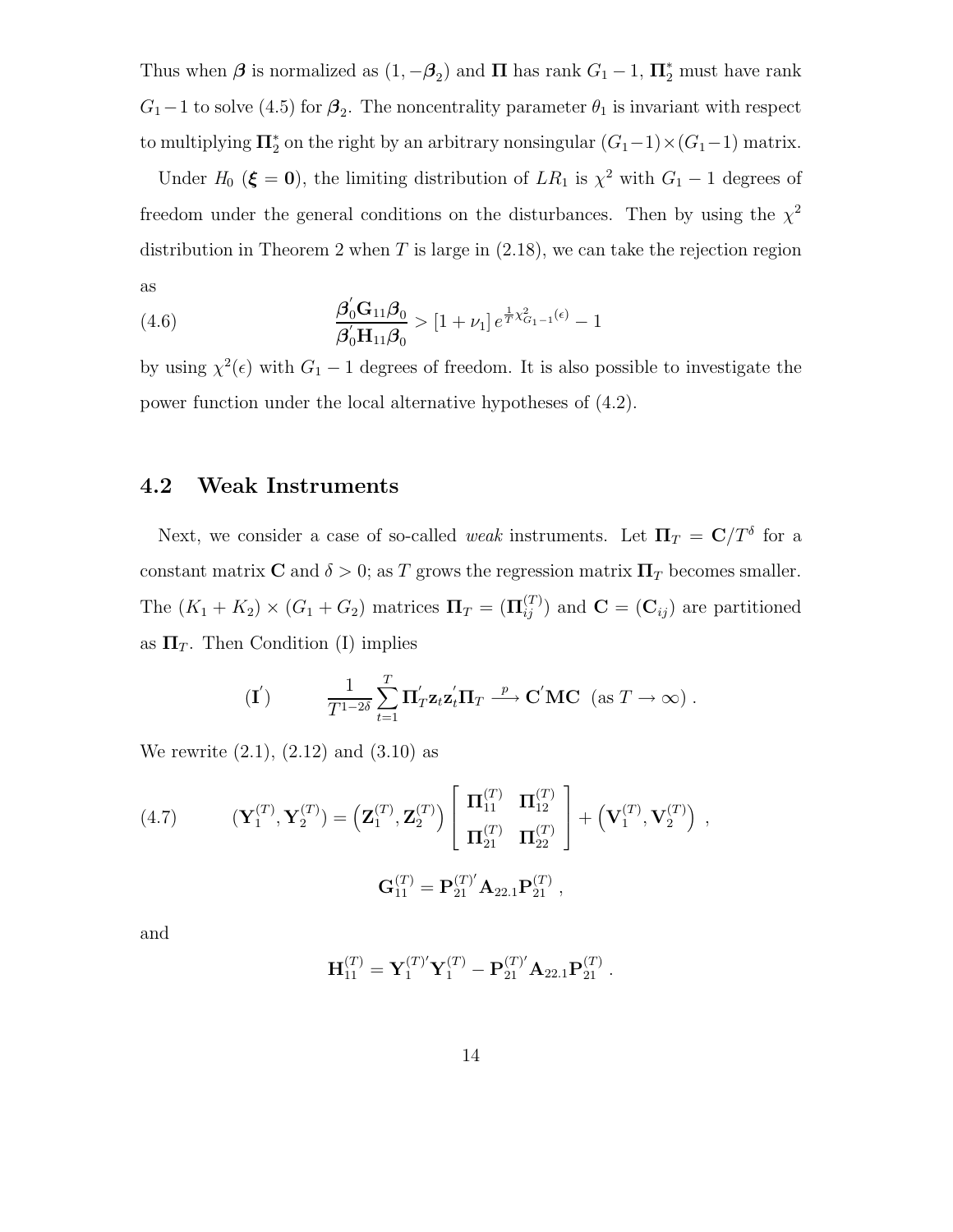Define  $\nu_1^{(T)}$  as the smallest root of  $\left| \mathbf{G}_{11}^{(T)} - \lambda^{(T)} \mathbf{H}_{11}^{(T)} \right| = 0$ ; that is,

(4.8) 
$$
\nu_1^{(T)} = \min_{\mathbf{b}} \frac{\mathbf{b}' \mathbf{G}_{11}^{(T)} \mathbf{b}}{\mathbf{b}' \mathbf{H}_{11}^{(T)} \mathbf{b}} = \frac{\hat{\boldsymbol{\beta}}^{(T)'} \mathbf{G}_{11}^{(T)} \hat{\boldsymbol{\beta}}^{(T)}}{\hat{\boldsymbol{\beta}}^{(T)'} \mathbf{H}_{11}^{(T)} \hat{\boldsymbol{\beta}}^{(T)}},
$$

and the LIML estimator  $\hat{\boldsymbol{\beta}}^{(T)} = (1, -\hat{\boldsymbol{\beta}}_2^{(T)'})'$  satisfying  $(\mathbf{G}_{11}^{(T)} - \nu_1^{(T)} \mathbf{H}_{11}^{(T)}) \hat{\boldsymbol{\beta}}^{(T)} = \mathbf{0}$ .

The weak instruments case is different from the standard situation for (2.1) and  $(2.4)$ . The limiting distribution of  $LR_1$  depends on the weakness of instruments, which can be measured by the parameter  $\delta$ . Theorem 3 states the limiting distribution of the LR statistic when  $0 < \delta < 1/2$ . The proof is similar to Theorem 1 and is omitted.

**Theorem 3** : Assume  $\Pi_T = C/T^{\delta}$  for a (constant)  $K \times G$  matrix **C** with  $0 < \delta < 1/2$  and Conditions (I) – (V). Under a local alternative sequence (4.2) as  $T \to \infty$  the limiting distribution of  $LR_1$  is noncentral  $\chi^2$  with  $G_1 - 1$  degrees of freedom and the noncentrality parameter  $\kappa_2 = \theta_2 \sigma^{-2}$ , where  $\sigma^2 = \beta'_0 \Omega_{11} \beta_0$ ,

(4.9) 
$$
\theta_2 = \xi_2' \mathbf{M}_{22.1} \mathbf{C}_2^* \left[ \mathbf{C}_2^{*'} \mathbf{M}_{22.1} \mathbf{C}_2^* \right]^{-1} \mathbf{C}_2^{*'} \mathbf{M}_{22.1} \xi_2
$$

and

(4.10) 
$$
\mathbf{C}_2^* = \mathbf{C}_{21} \begin{bmatrix} \mathbf{0}' \\ \mathbf{I}_{G_1-1} \end{bmatrix}
$$

has rank  $G_1 - 1$ .

If

(4.11) 
$$
\left[\begin{array}{cc} \Pi_{11}^{(T)} & \Pi_{12}^{(T)} \\ \Pi_{21}^{(T)} & \Pi_{22}^{(T)} \end{array}\right] \left[\begin{array}{c} \boldsymbol{\beta}_0 \\ \mathbf{0} \end{array}\right] = \left[\begin{array}{c} \boldsymbol{\gamma}_1 \\ \mathbf{0} \end{array}\right] + \frac{1}{T^{\eta}} \left[\begin{array}{c} \boldsymbol{\xi}_1 \\ \boldsymbol{\xi}_2 \end{array}\right]
$$

and  $\eta > 1/2$  then the statistic  $LR_1$  has the limiting distribution of central  $\chi^2$  with  $G_1 - 1$  degrees of freedom.

Note that the noncentrality parameter in Theorem 3 is the same as in Theorem 2 except  $\Pi_T = (1/T)^{\delta}C$ . A large value of  $\delta$  corresponds to a small value  $\Pi_T$  (for fixed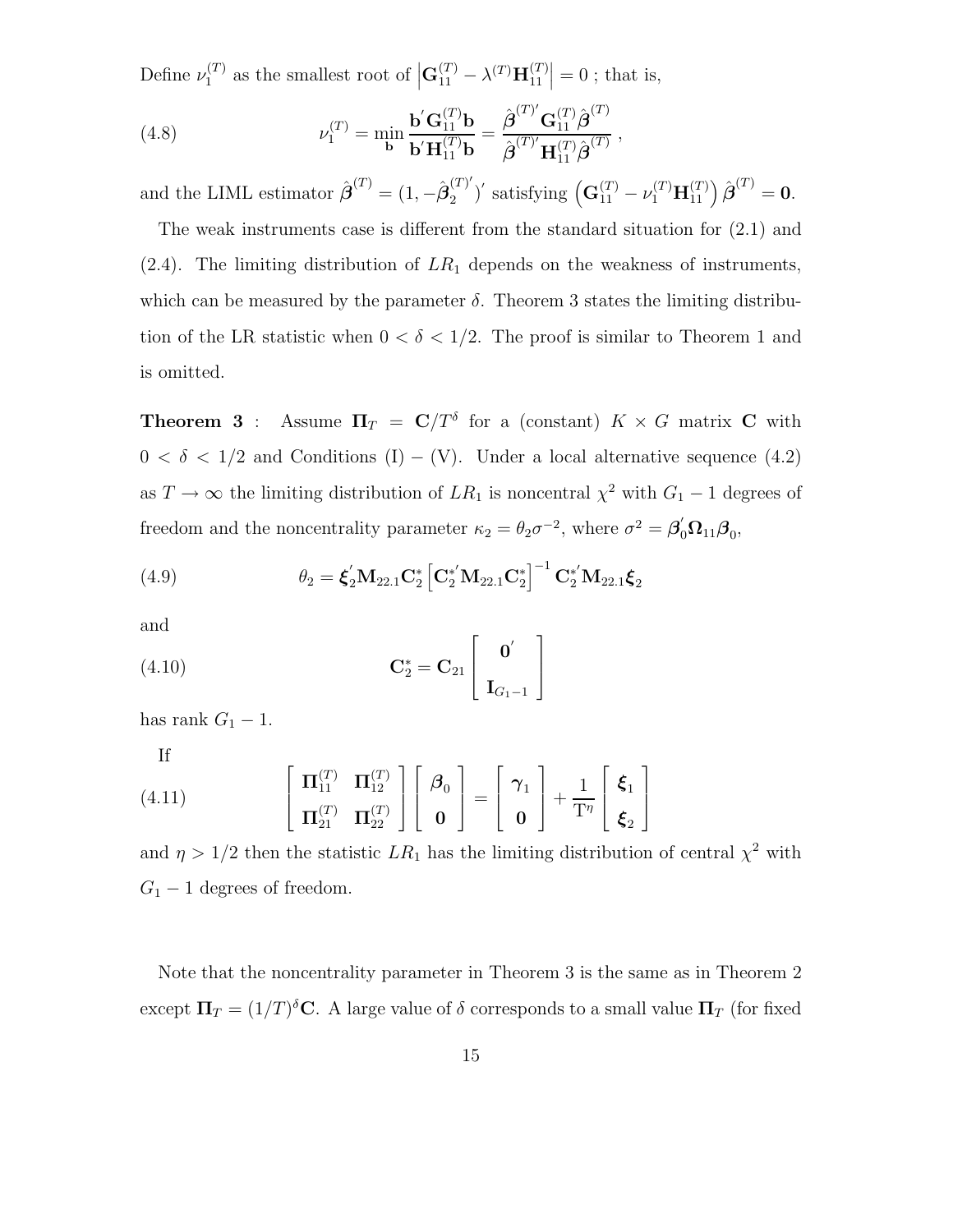**C**); hence a relatively small value of  $\theta_2$ . The limiting distribution of  $LR_1$  under the null hypothesis in Theorem 3 is the same as in Theorem 2.

Staiger and Stock (1997) considered statistical inference for the model (2.1) and  $(2.2)$  with *weak instruments* defined by  $\Pi_T = \mathbb{C}/T^{1/2}$  for a fixed **C**. Note that this case of weak instruments is not included in the study here of  $\Pi_T = \mathbf{C}/T^{\delta}$  for  $0 < \delta < 1/2$ . Staiger and Stock (1997) get nonstandard distributions for various estimators and test statistics.

# **4.3 Many Weak Instruments**

The model of  $K_2 \to \infty$  as  $T \to \infty$  has been called the case of *many weak* instruments, recently discussed in econometrics. An alternative formulation of *many weak* instruments is to let each element, as well as the size, of  $\Pi$  be a function of T. We denote  $K_{2T}$  and  $K_T$  for  $K_2$  and K, respectively. In this model we denote a sequence of  $K_T \times G$  ( $K_T = K_1 + K_{2T}$ ,  $T \geq 3$ ) matrices  $\Pi_T$ , each matrix is partitioned into  $(K_1 + K_{2T}) \times (G_1 + G_2)$  submatrices

$$
\Pi_T = \left[ \begin{array}{cc} \Pi_{11}^{(T)} & \Pi_{12}^{(T)} \\ \Pi_{21}^{(T)} & \Pi_{22}^{(T)} \end{array} \right] \ .
$$

Suppose

$$
\textbf{(VI)} \qquad \qquad \frac{K_T}{T} \longrightarrow 0 \; .
$$

Instead of Conditions (I)-(III), we suppose the conditions

$$
\begin{aligned}\n(\mathbf{I}^{"}) \qquad & \frac{1}{T} \sum_{t=1}^{T} \mathbf{\Pi}_{T}^{'} \mathbf{z}_{t}^{(T)} \mathbf{z}_{t}^{(T)'} \mathbf{\Pi}_{T} \xrightarrow{p} \Phi \ (\text{as } T \to \infty) \,, \\
(\mathbf{II}^{''}) \qquad & \frac{1}{T} \max_{1 \leq t \leq T} \|\mathbf{\Pi}_{T}^{'} \mathbf{z}_{t}^{(T)}\|^{2} \xrightarrow{p} 0 \ (\text{as } T \to \infty) \,, \\
(\mathbf{III}^{''}) \qquad & \frac{1}{T} \sum_{t=1}^{T} \Omega_{11}^{(t)} \otimes \mathbf{\Pi}_{T}^{'} \mathbf{z}_{t}^{(T)} \mathbf{z}_{t}^{(T)} \mathbf{\Pi}_{T} \xrightarrow{p} \Omega_{11} \otimes \Phi \ (\text{as } T \to \infty) \,,\n\end{aligned}
$$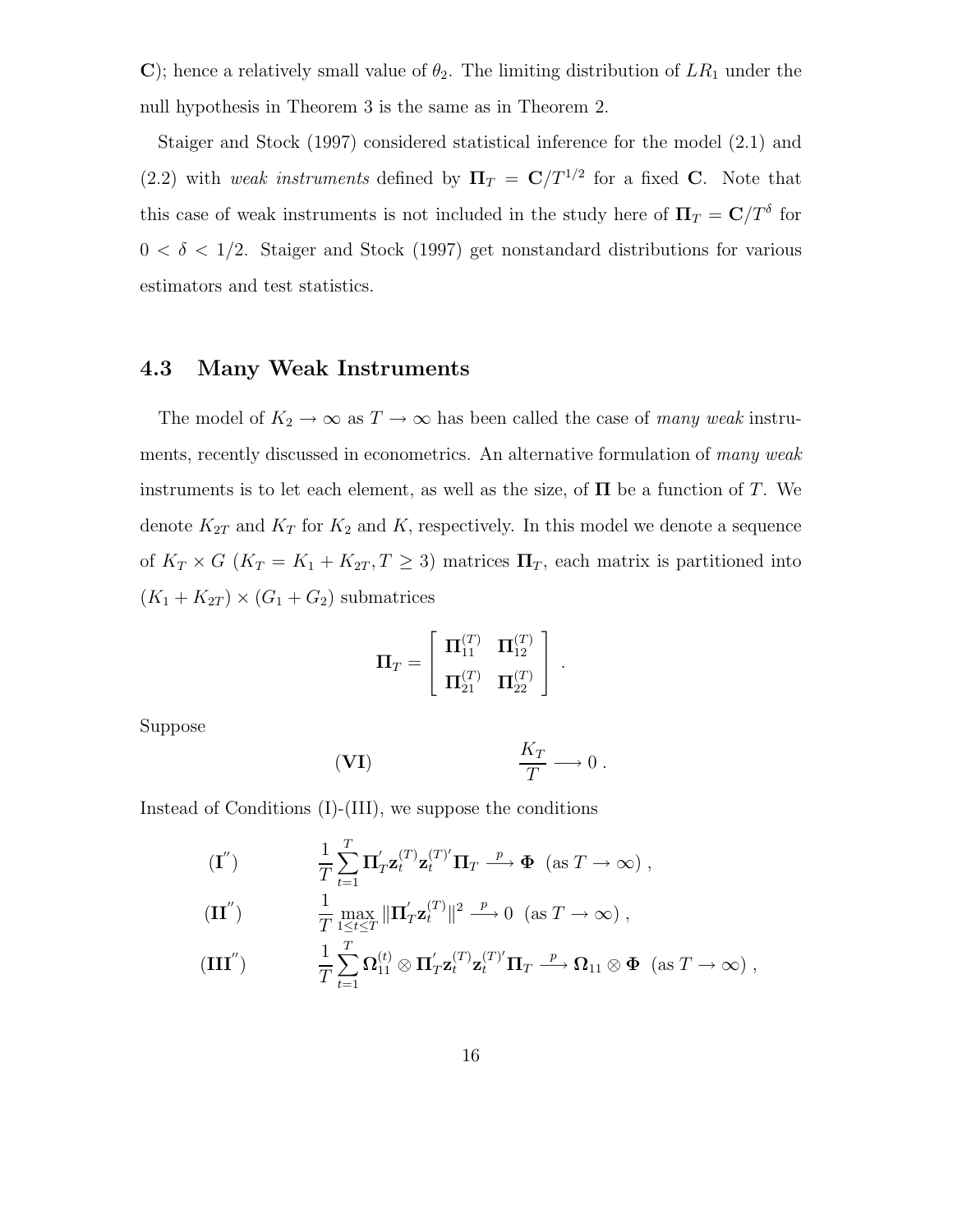where  $\Omega_{11}$  is a positive definite constant matrix,  $\Phi$  is a nonnegative definite constant matrix (the upper-left  $G_1 \times G_1$  sub-matrix of  $\Phi$  is of rank  $G_1 - 1$ ), and  $\mathbf{z}_t^{(T)}$  is a  $K_T \times 1$  vector of instruments.

In this model, there can be alternative assumptions about the relative magnitudes of T,  $K_T$  and  $\Pi_T$ . The condition (VI) is a necessary and sufficient condition for the next result  $<sup>1</sup>$ . The many weak instruments case is different from the standard</sup> situation for  $(2.1)$  and  $(2.4)$  with fixed K and  $K_2$ . We have omitted the proof of Theorem 4 because it is similar to those of Theorem 2.

**Theorem 4**: Let  $\mathbf{z}_t^{(T)}$ ,  $t = 1, \dots, T$ , be a sequence of  $K_T \times 1$  vectors of instruments. For a sequence of  $K_T \times G$  coefficient matrices  $\Pi_T$ ,  $T = K+1, \dots$ , assume Conditions  $(I)''$ - $(III)''$ ,  $(IV)$ - $(V)$  and  $(VI)$ . Under the local alternative sequence

(4.12) 
$$
\mathbf{\Pi}_T \begin{bmatrix} \boldsymbol{\beta}_0 \\ \mathbf{0} \end{bmatrix} = \begin{bmatrix} \boldsymbol{\gamma}_1 \\ \mathbf{0} \end{bmatrix} + \frac{1}{\sqrt{T}} \begin{bmatrix} \boldsymbol{\xi}_1 \\ \boldsymbol{\xi}_{2T} \end{bmatrix},
$$

as  $T \to \infty$  the statistic  $LR_1$  has the limiting distribution of noncentral  $\chi^2$  with  $G_1 - 1$  degrees of freedom and the noncentrality parameter  $\kappa_3 = \theta_3 \sigma^{-2}$ , provided that the probability limits of

$$
(4.13) \ \theta_3 = \left[\text{plim}\frac{1}{T}\boldsymbol{\xi}_{2T}^{'}\mathbf{A}_{22.1}\boldsymbol{\Pi}_{2T}\right] \left[\text{plim}\frac{1}{T}\boldsymbol{\Pi}_{2T}^{'}\mathbf{A}_{22.1}\boldsymbol{\Pi}_{2T}\right]^{-1} \left[\text{plim}\frac{1}{T}\boldsymbol{\Pi}_{2T}^{'}\mathbf{A}_{22.1}\boldsymbol{\xi}_{2T}\right] \ ,
$$

exist and  $\theta_3$  is positive for a sequence of the  $K_{2T} \times 1$  vectors  $\xi_{2T}$ , the  $K_{2T} \times 1$ sub-vectors  $\mathbf{z}_{2t}^{(T)}$  of  $\mathbf{z}_t^{(T)}$ , a sequence of the  $K_{2T} \times K_{2T}$  matrices

$$
\mathbf{A}_{22.1} = \sum_{t=1}^T \mathbf{z}_{2t}^{(T)} \mathbf{z}_{2t}^{(T)'} - \sum_{t=1}^T \mathbf{z}_{2t}^{(T)} \mathbf{z}_{1t}' \left[ \sum_{t=1}^T \mathbf{z}_{1t} \mathbf{z}_{1t}' \right]^{-1} \sum_{t=1}^T \mathbf{z}_{1t} \mathbf{z}_{2t}^{(T)'},
$$

and a sequence of  $K_{2T} \times (G_1 - 1)$  matrices

$$
\boldsymbol{\Pi}_{2T} = \boldsymbol{\Pi}_{21}^{(T)} \left[ \begin{array}{c} \mathbf{0}^{\prime} \\ \mathbf{I}_{G_1-1} \end{array} \right] \ .
$$

<sup>1</sup> Recently, Matsushita (2007) has investigated the finite sample distribution of *LR*<sup>1</sup> without Condition (VI). The related problem on estimation with many instruments has been explored by Anderson, Kunitomo and Matsushita (2005, 2008), for instance.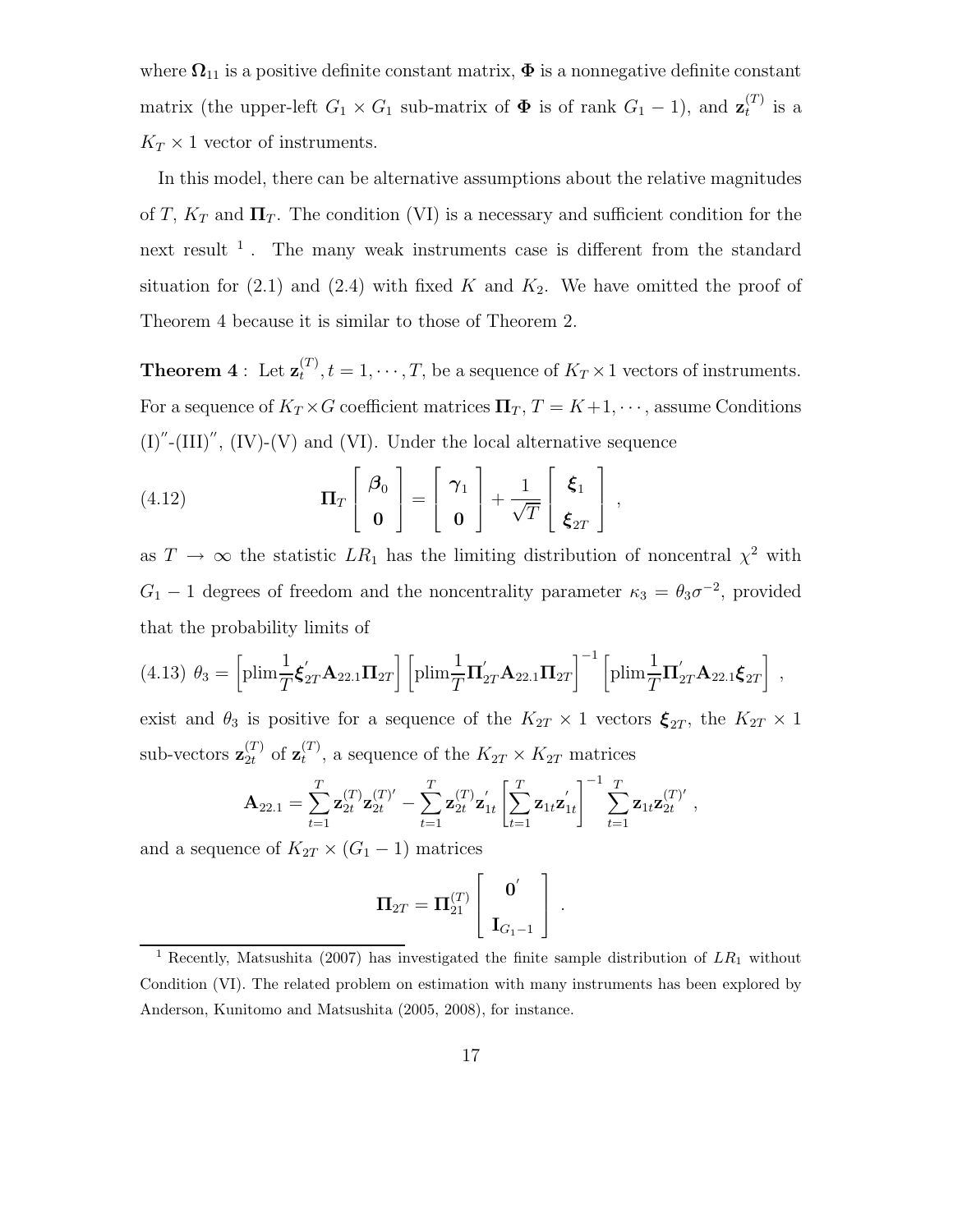Thus we find that rejection regions and confidence regions based on the  $\chi^2$  distribution with  $G_1 - 1$  degrees of freedom are asymptotically valid for some cases of weak instruments including some many weak instruments. The assumptions of Theorem 3 on weak instruments (with  $\xi_2 = \mathbf{C}_{21}\boldsymbol{\beta}_0 = \mathbf{0}$ ) or Theorem 4 (with  $\theta_3 = 0$ ) on many instruments are sufficient for  $\chi^2$  with  $G_1 - 1$  degrees of freedom as the asymptotic null distribution.

# **5. Blocks of Structural Equations and Reduced Rank Regression**

The likelihood ratio criterion we have developed can be extended to more general multivariate models such as the errors-in-variable model and the linear functional relationship model. See Anderson (1976), Anderson (1984), and Anderson and Kunitomo (2007).

A block of structural equations is

(5.1) 
$$
\mathbf{Y}_1 \mathbf{B} = \mathbf{Z}_1 \mathbf{\Gamma}_1 + \mathbf{U} ,
$$

where **B** is  $G_1 \times r$  of rank r,  $\Gamma_1$  is  $K_1 \times r$  and **U** is  $T \times r$ . Corresponding to (2.6),

(5.2) 
$$
\begin{bmatrix} \Gamma_1 \\ \mathbf{0} \end{bmatrix} = \begin{bmatrix} \Pi_{11} & \Pi_{12} \\ \Pi_{21} & \Pi_{22} \end{bmatrix} \begin{bmatrix} \mathbf{B} \\ \mathbf{O} \end{bmatrix} = \begin{bmatrix} \Pi_{11} \mathbf{B} \\ \Pi_{21} \mathbf{B} \end{bmatrix}.
$$

The second part of the above equation  $\Pi_{21}B = O$  has a solution for **B** that is unique except for multiplication on the right by a nonsingular  $r \times r$  matrix if and only if the rank of  $\Pi_{21}$  is  $G_1 - r$ . We say the block of equations (5.1) is *block-identified*.

Consider the null hypothesis

(5.3) 
$$
H'_0: \ \Pi_{21}B_0 = \mathbf{O} ,
$$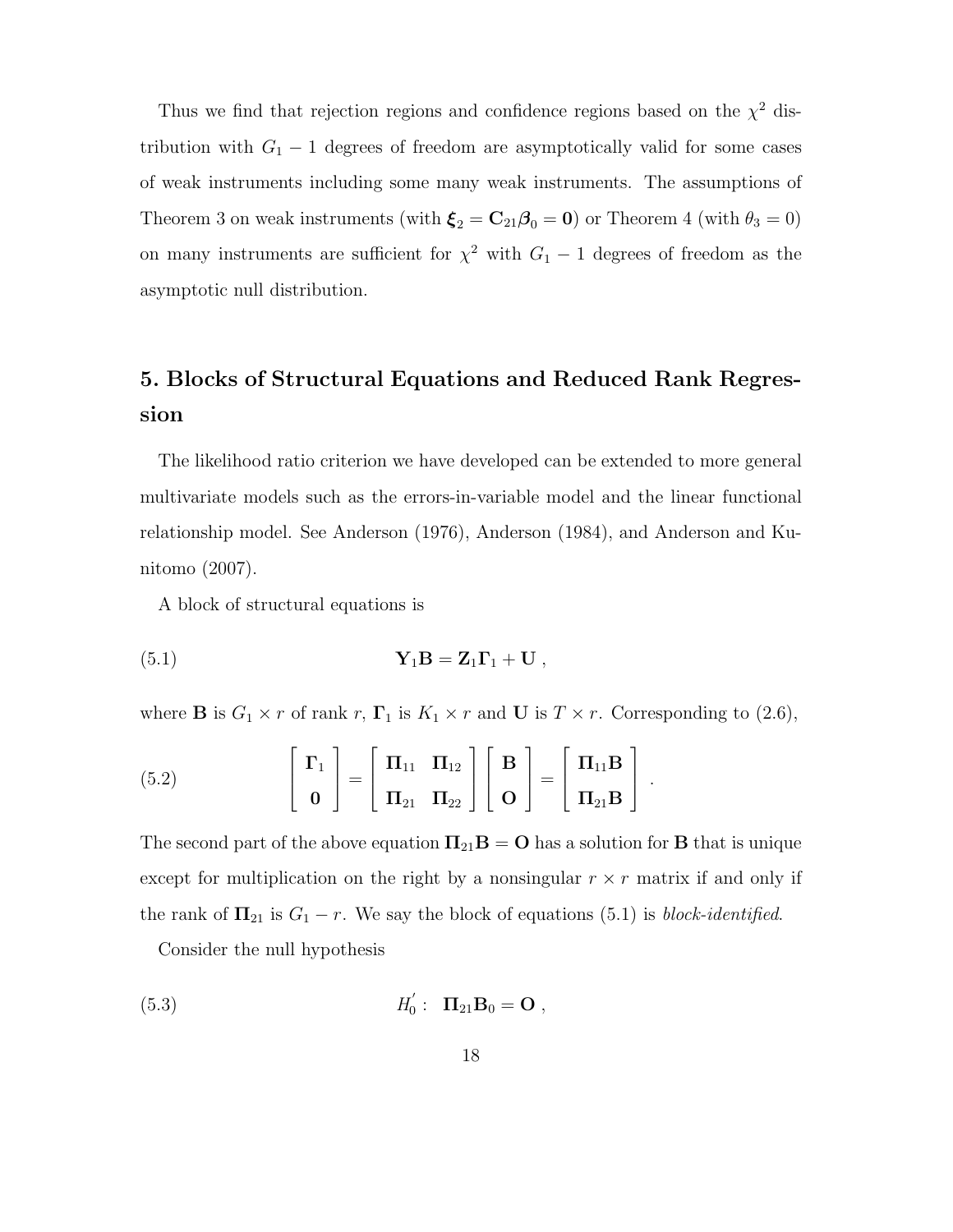where  $\mathbf{B}_0$  is a specified  $G_1 \times r$  matrix of rank r  $(1 \leq r < G_1)$ . When the set of alternatives  $H_2'$  includes all  $K_2 \times G_1$  matrices  $\Pi_{21}$ , the likelihood ratio criterion is

(5.4) 
$$
\frac{L_{H_0'}}{L_{H_2'}} = \left[ \frac{\left| \mathbf{B}_0'(\mathbf{G}_{11} + \mathbf{H}_{11}) \mathbf{B}_0 \right|}{\left| \mathbf{B}_0' \mathbf{H}_{11} \mathbf{B}_0 \right|} \right]^{-T/2}.
$$

(See Anderson (2003), Section 8.3.)

The likelihood ratio criterion for testing the null hypothesis

(5.5) 
$$
H_1': \operatorname{rank}(\Pi_{21}) = G_1 - r
$$

against the alternatives  $H_2'$  is

(5.6) 
$$
\frac{L_{H_1'}}{L_{H_2'}} = \left[ \min_{\mathbf{B}} \frac{\left| \mathbf{B}'(\mathbf{G}_{11} + \mathbf{H}_{11}) \mathbf{B} \right|}{\left| \mathbf{B}' \mathbf{H}_{11} \mathbf{B} \right|} \right]^{-T/2} = \prod_{i=1}^r (1 + \nu_i)^{-T/2},
$$

where  $\nu_1, \dots, \nu_r$  are the r smallest roots of (3.18) and  $\nu_1 \leq \nu_1 \leq \dots \leq \nu_{G_1}$ . (See Anderson (1951), Theorem 2.)

The likelihood ratio criterion for testing  $H_0'$  against  $H_1'$  is

(5.7)  
\n
$$
\frac{\mathbf{L}_{H_0'}}{\mathbf{L}_{H_1'}} = \frac{\begin{bmatrix}\n\min \frac{\mathbf{B'}(\mathbf{G}_{11} + \mathbf{H}_{11})\mathbf{B}}{|\mathbf{B'}\mathbf{H}_{11}\mathbf{B}|}\n\end{bmatrix}^{T/2}}{\begin{bmatrix}\n\mathbf{B'}(\mathbf{G}_{11} + \mathbf{H}_{11})\mathbf{B}_0\n\end{bmatrix}}\n\end{aligned}
$$
\n
$$
= \frac{\begin{bmatrix}\n\prod_{i=1}^{r}(1 + \nu_i) \\
\boxed{\mathbf{B'}\mathbf{H}_{11}\mathbf{B}}\n\end{bmatrix}^{T/2}}{\begin{bmatrix}\n\mathbf{B'}(\mathbf{G}_{11} + \mathbf{H}_{11})\mathbf{B}_0\n\end{bmatrix}}
$$
\n
$$
= \frac{\begin{bmatrix}\n\prod_{i=1}^{r}(1 + \nu_i) \\
\boxed{\mathbf{B'}_0(\mathbf{G}_{11} + \mathbf{H}_{11})\mathbf{B}_0}\n\end{bmatrix}^{T/2}}{\begin{bmatrix}\n\mathbf{B'}\mathbf{H}_{11}\mathbf{B}_0\n\end{bmatrix}}
$$

This is the likelihood ratio criterion for testing  $H'_0$ :  $\mathbf{B} = \mathbf{B}_0$  given that **B** is blockidentified.

The criterion (5.7) can also be derived by the method of obtaining Theorem 1. Parametrize  $\Pi_{21}$  as

$$
\Pi_{21} = \mu \Gamma' ,
$$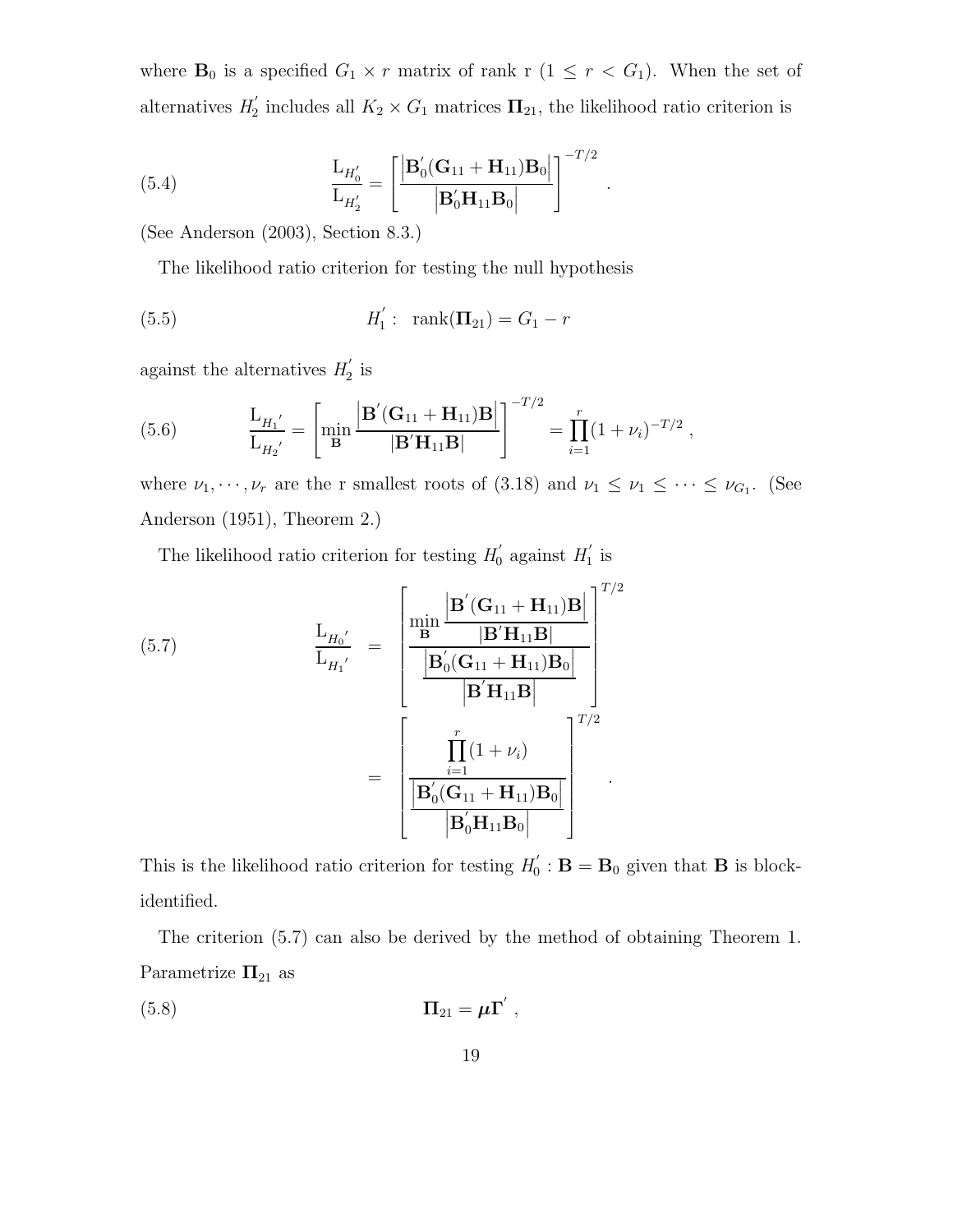where  $\mu$  is  $K_2 \times (G_1 - r)$  of rank  $G_1 - r$  and  $\Gamma$  is  $G_1 \times (G_1 - r)$  of rank  $G_1 - r$ . Then  $\mathbf{\Gamma}^{\prime}\mathbf{B} = \mathbf{O}$  for a  $G_1 \times r$  matrix **B** if and only if  $\Pi_{21}\mathbf{B} = \mathbf{O}$ . The proof of Lemma 1  $\bf{p}$  proceeds with  $\bf{Q}(\bf{Q}'\bf{Q})^{-1}\bf{Q}'$  being idempotent of rank  $G_1-r$ , and  $\bf{I}_{G_1}-\bf{Q}(\bf{Q}'\bf{Q})^{-1}\bf{Q}'$  $\text{being idempotent of } \text{rank } G_1 - (G_1 - r) = r. \text{ Then } \mathbf{I}_{G_1} - \mathbf{Q}(\mathbf{Q}'\mathbf{Q})^{-1}\mathbf{Q}' = \mathbf{X}(\mathbf{X}'\mathbf{X})^{-1}\mathbf{X}'$ and  $\mathbf{Q}'\mathbf{X} = \mathbf{0}$  for  $\mathbf{X} = \mathbf{H}_{11}^{1/2}\mathbf{B}$ . Hence

(5.9) 
$$
\left| (\mathbf{P}_{21} - \boldsymbol{\mu} \mathbf{\Gamma}') \right| \mathbf{A}_{22.1} (\mathbf{P}_{21} - \boldsymbol{\mu} \mathbf{\Gamma}') + \mathbf{H}_{11} \right|
$$

$$
= |\mathbf{H}_{11}| |\mathbf{I}_r + \mathbf{B}' \mathbf{G}_{11} \mathbf{B} (\mathbf{B}' \mathbf{H}_{11} \mathbf{B})^{-1} |.
$$

Then the maximum of  $(5.9)$  for  $\mathbf{B} = \mathbf{B}_0$  divided by the maximum of  $(5.9)$  with respect to  $\bf{B}$  is (5.7).

Define

(5.10) 
$$
LR_2 = -2 \log \frac{L_{H'_0}}{L_{H'_1}} \\
= T \log \frac{\left| \mathbf{B}'_0(\mathbf{G}_{11} + \mathbf{H}_{11}) \mathbf{B}_0 \right|}{\left| \mathbf{B}'_0 \mathbf{H}_{11} \mathbf{B}_0 \right|} - T \sum_{i=1}^r \log(1 + \nu_i) .
$$

When the null hypothesis  $H_0$  is true, the first term on the right-hand side has a limiting  $\chi^2$ −distribution with  $K_2$  degrees of freedom; the second term has a limiting  $\chi^2$ –distribution with  $[K_2 - (G_1 - r)]r$  degrees of freedom. These facts suggest that the limiting distribution of  $LR_1$  is the  $\chi^2$ −distribution with  $K_2r-[K_2-(G_1-r)]r$  =  $(G_1 - r)r$  degrees of freedom. This assertion was proved in Anderson and Kunitomo (2007) for  $r = 1$  and in Section 8 by another method (Theorem 2).

The regression matrix  $\Pi_{21}$  is said to be of reduced rank if  $\Pi_{21} = \mu \Gamma'$ , where the ranks of  $\mu$  and  $\Gamma$  are lower than  $K_2$  and  $G_1$ . In such a case the columns of  $\Pi'_{21}$ lie in a  $(G_1 - r)$ –dimensional subspaces of the  $G_1$ –space, which is spanned by the columns of **Γ**. This space is orthogonal to the  $r$ -dimensional subspace spanned by the columns of **B** satisfying  $\mathbf{\Gamma}'\mathbf{B} = \mathbf{O}$ . The **Γ**-space is equivalently spanned by the columns of **ΓA**, where **A** is  $(G_1 - r) \times (G_1 - r)$  of rank  $G_1 - r$ ; the **B**-space is equivalently spanned by the columns of **BC**, where **C** is  $r \times r$  matrix of rank r.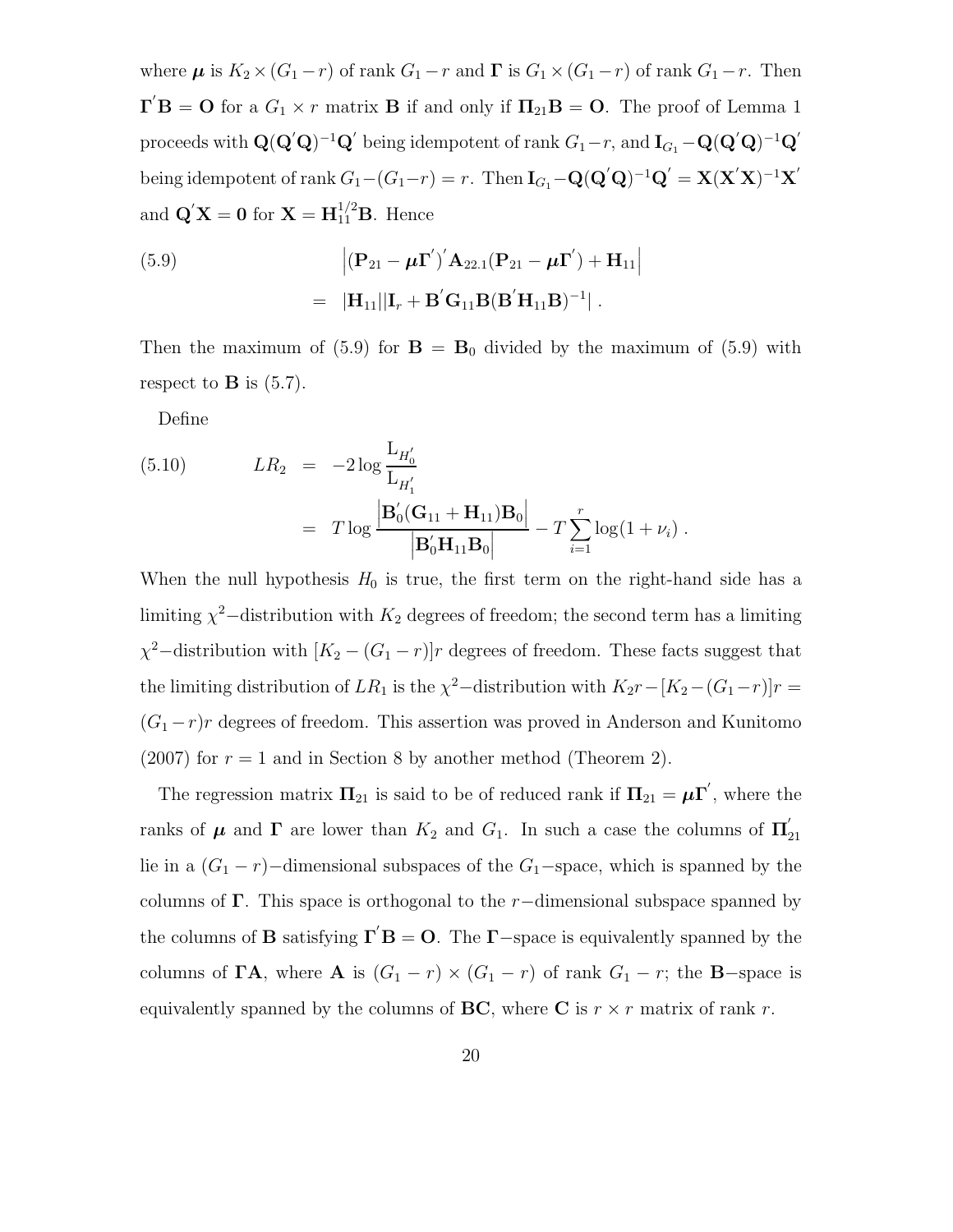Now consider the null hypothesis

*H*--<sup>0</sup> (5.11) : **Γ** = **Γ**<sup>0</sup> ,

where  $\Gamma_0$  is a specified  $G_1 \times (G_1 - r)$  matrix of rank  $G_1 - r$ . There exists a  $G_1 \times r$ matrix  $\mathbf{B}_0$  of rank r such that

$$
\Gamma_0^{'} \mathbf{B}_0 = \mathbf{O} .
$$

Then the likelihood maximized with respect to  $\Gamma$  at  $\Gamma = \Gamma_0$  is exactly the likelihood maximized with respect to **B** at  $B = B_0$ . Thus (5.7) is  $L_{H_0''}/L_{H_1'}$ . The likelihood ratio test of  $H_0'': \Gamma = \Gamma_0$  is also the likelihood ratio test of  $H_0': \mathbf{B} = \mathbf{B}_0$  as long as  $\Gamma'_0$ **B**<sup>0</sup> = **O**. Note that **B**<sup>0</sup> can be replaced by **B**<sup>0</sup>**C**, where **C** is  $r \times r$  of rank r.

**Lemma 2** : If

(5.13) 
$$
\mathbf{B} = \begin{bmatrix} \mathbf{I}_r \\ \mathbf{B}_2 \end{bmatrix}, \ \mathbf{\Gamma} = \begin{bmatrix} \mathbf{\Gamma}_2 \\ \mathbf{I}_{G_1-r} \end{bmatrix},
$$

and

(5.14) 
$$
\mathbf{\Gamma}'\mathbf{B} = \mathbf{\Gamma}'_2 + \mathbf{B}_2 = \mathbf{O} ,
$$

then

(5.15) 
$$
|\mathbf{\Gamma}'\mathbf{H}^{-1}\mathbf{\Gamma}| = \frac{|\mathbf{B}'\mathbf{H}\mathbf{B}|}{|\mathbf{H}|}
$$

for **H** positive definite.

#### **Proof of Lemma 2** : Let

(5.16) 
$$
\mathbf{H} = \begin{bmatrix} \mathbf{H}_{11} & \mathbf{H}_{12} \\ \mathbf{H}_{21} & \mathbf{H}_{22} \end{bmatrix}
$$

and use the partitioned formula for  $H^{-1}$  of Theorem A-3-3 in Anderson (2003). Then

(5.17) 
$$
\mathbf{B}'\mathbf{H}\mathbf{B} = \mathbf{H}_{11.2} + (\mathbf{H}_{21}\mathbf{H}_{22}^{-1} + \mathbf{B}'_2)\mathbf{H}_{22}(\mathbf{H}_{22}^{-1}\mathbf{H}_{12} + \mathbf{B}_2)
$$

(5.18) 
$$
\mathbf{\Gamma}^{\prime}\mathbf{H}^{-1}\mathbf{\Gamma} = \mathbf{H}_{22}^{-1} + (\mathbf{H}_{22}^{-1}\mathbf{H}_{21} + \mathbf{B}_2)\mathbf{H}_{11.2}^{-1}(\mathbf{H}_{12}\mathbf{H}_{22}^{-1} + \mathbf{B}_2^{\prime}),
$$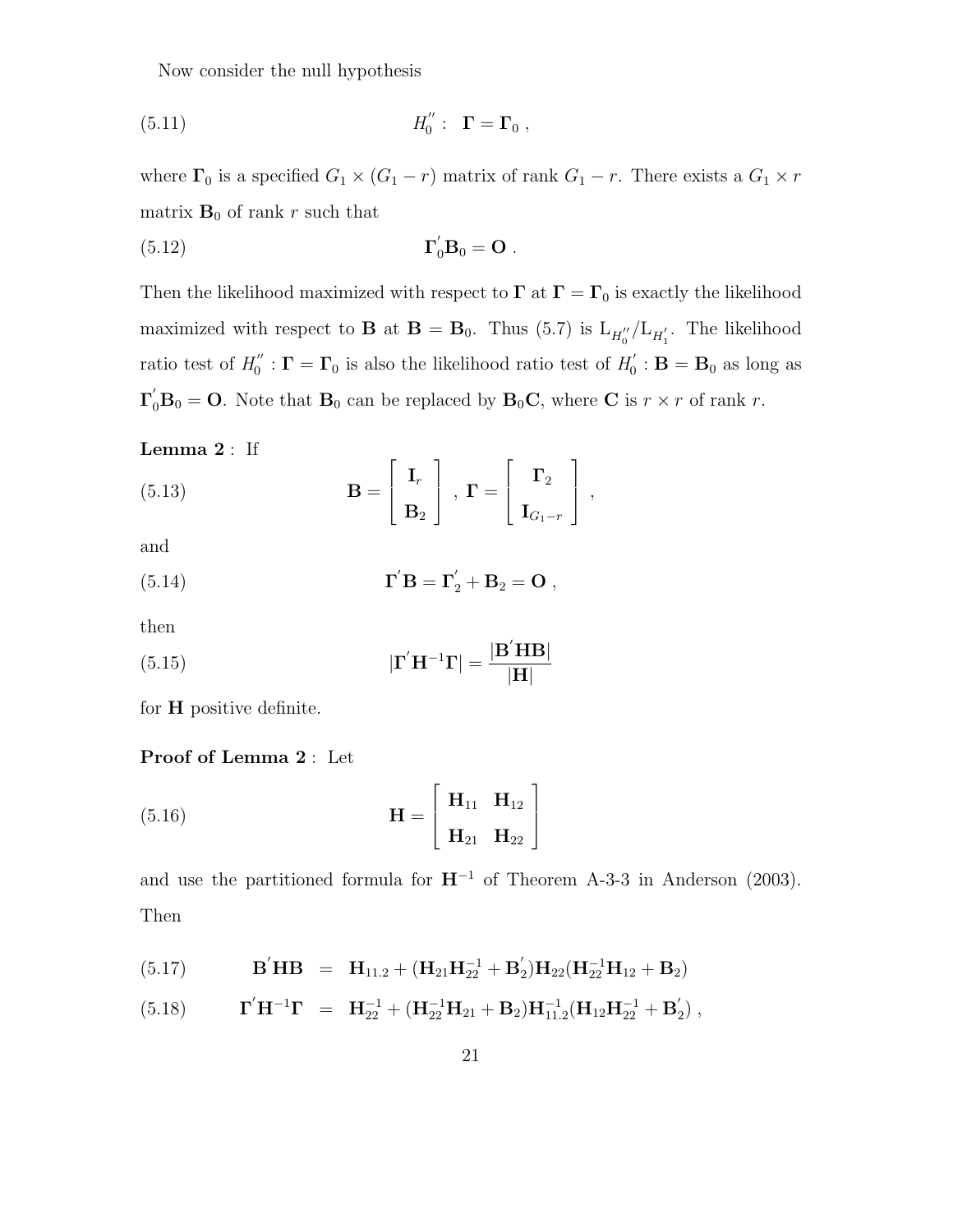where  $\mathbf{H}_{11.2} = \mathbf{H}_{11} - \mathbf{H}_{12} \mathbf{H}_{22}^{-1} \mathbf{H}_{21}$ .

For any  $r \times (G_1 - r)$  matrix **C** we have

(5.19) 
$$
|\mathbf{CC}' + \mathbf{I}_r| = |\mathbf{C}'\mathbf{C} + \mathbf{I}_{G_1'}|.
$$

By using this relation, we find

$$
\begin{array}{lll} | \Gamma' \mathbf{H}^{-1} \Gamma | & = & | \mathbf{H}_{22}^{-1} | \times | \mathbf{I}_{G_1 - r} + \mathbf{H}_{22}^{1/2} ( \mathbf{H}_{22}^{-1} \mathbf{H}_{21} + \mathbf{B}_2 ) \mathbf{H}_{11.2}^{-1} ( \mathbf{H}_{12} \mathbf{H}_{22}^{-1} + \mathbf{B}_2' ) \mathbf{H}_{22}^{1/2} | \ , \\ \\ & = & | \mathbf{H}^{-1} | \times | \mathbf{H}_{11.2} + ( \mathbf{H}_{21} \mathbf{H}_{22}^{-1} + \mathbf{B}_2' ) \mathbf{H}_{22} ( \mathbf{H}_{22}^{-1} \mathbf{H}_{12} + \mathbf{B}_2) | \ , \end{array}
$$

which is the result. **Q.E.D.**

The likelihood ratio criterion for testing the hypothesis that  $\mathbf{\Gamma} = \mathbf{\Gamma}_0$ , where

-

.

$$
\Pi_{21} = \mu \Gamma
$$

is

(5.21)  

$$
\frac{\left[\min_{\mathbf{\Gamma}} \frac{\left|\mathbf{\Gamma}'(\mathbf{G}_{11} + \mathbf{H}_{11})^{-1}\mathbf{\Gamma}\right|}{\left|\mathbf{\Gamma}'_{0}(\mathbf{G}_{11} + \mathbf{H}_{11})^{-1}\mathbf{\Gamma}_{0}\right|}\right]^{T/2}}{\left|\frac{\left|\mathbf{\Gamma}'_{0}(\mathbf{G}_{11} + \mathbf{H}_{11})^{-1}\mathbf{\Gamma}_{0}\right|}{\left|\mathbf{\Gamma}'_{0}\mathbf{H}_{11}^{-1}\mathbf{\Gamma}_{0}\right|}\right|}
$$

$$
= \left[\frac{\prod_{i=1}^{r}(1 + \nu_{i})}{\left|\mathbf{\Gamma}'_{0}(\mathbf{G}_{11} + \mathbf{H}_{11})^{-1}\mathbf{\Gamma}_{0}\right|} \times \frac{|\mathbf{G}_{11} + \mathbf{H}_{11}|}{|\mathbf{H}_{11}|}\right]^{T/2}
$$

# **6. Cointegration**

The "cointegration" problem in econometrics can be formulated in terms of the reduced rank regression in Section 5. It is a multivariate time series model with stationary components and (a nonstationary) random walk components. The main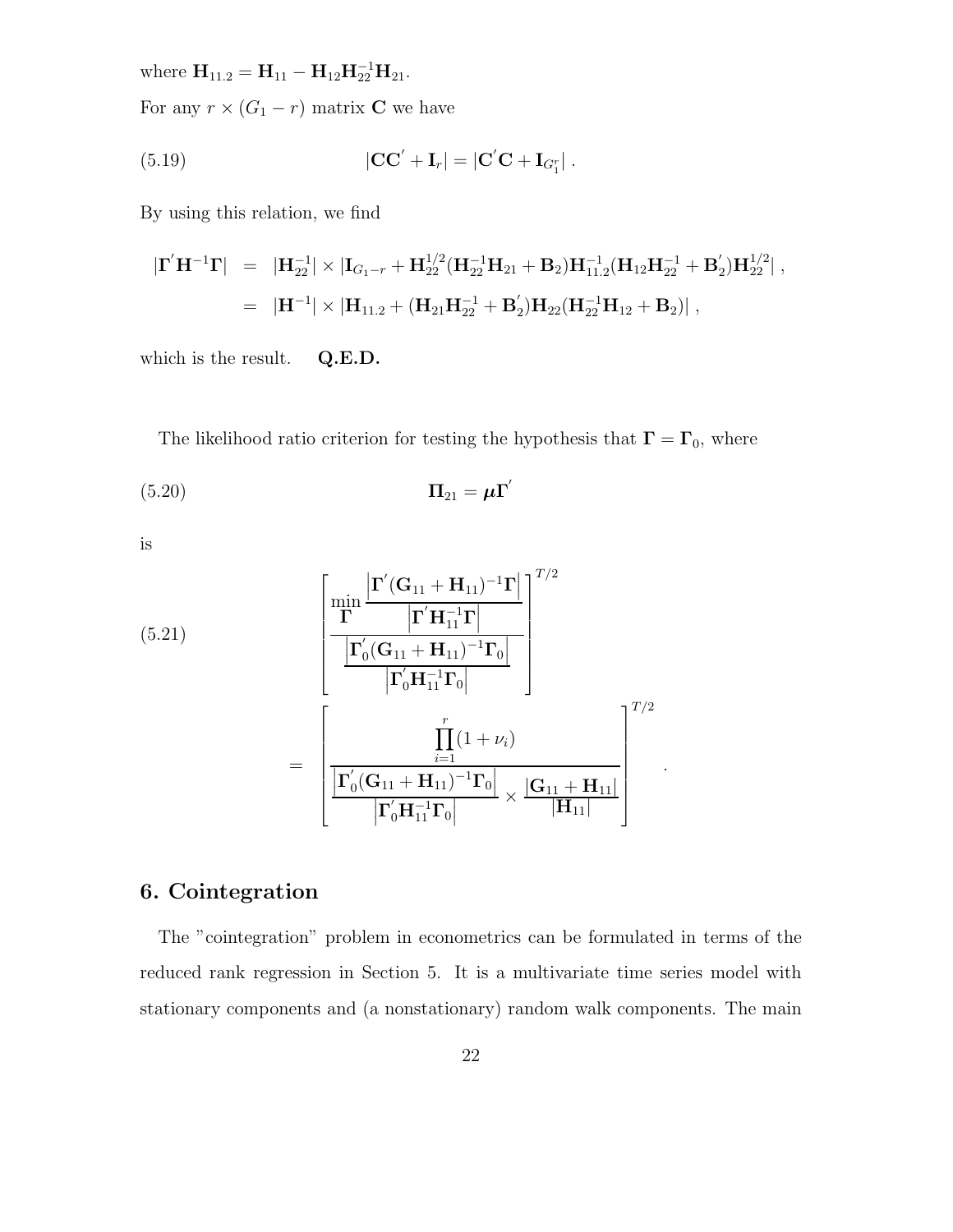interest is to make statistical inferences on linear relationships. (See Johansen (1995) and Anderson (2000), for instance.)

Let a  $G_1 \times 1$  autoregressive model  $\{x_t\}$  be defined by

(6.1) 
$$
\Delta \mathbf{x}_t = \left[ \mathbf{\Pi}'(1), \cdots, \mathbf{\Pi}'(p) \right] \begin{bmatrix} \Delta \mathbf{x}_{t-1} \\ \vdots \\ \Delta \mathbf{x}_{t-p} \end{bmatrix} + \mathbf{\Pi}'_2 \mathbf{x}_{t-1} + \mathbf{v}_t
$$

$$
= \mathbf{\Pi}'_1 \mathbf{z}_{1t} + \mathbf{\Pi}'_2 \mathbf{z}_{2t} + \mathbf{v}_t,
$$

where  $\Delta \mathbf{x}_t = \mathbf{x}_t - \mathbf{x}_{t-1}$ ,  $\mathbf{\Pi}'_1 = (\mathbf{\Pi}'(1), \cdots, \mathbf{\Pi}'(p))$  and  $\mathbf{\Pi}'_2$  are  $G_1 \times G_1 p$  and  $G_1 \times G_1 p$ matrices of coefficients,  $\mathbf{z}'_{1t} = (\Delta \mathbf{x}'_{t-1}, \cdots, \Delta \mathbf{x}'_{t-p}), \mathbf{z}'_{2t} = \mathbf{x}'_{t-1}$  and  $\mathcal{E}(\mathbf{v}_t \mathbf{v}'_t) = \mathbf{\Omega}.$ The model (6.1) is of the form of the reduced form  $(2.1)$  with  $\mathbf{Z} = (\mathbf{Z}_1, \mathbf{Z}_2)$  and  $\Pi' = (\Pi'_1, \Pi'_2)$  with  $G = G_1$ . The t-th row of **Y** is  $\Delta \mathbf{x}'_t$ ; the t-th row of  $\mathbf{Z}_2$  is  $\mathbf{x}'_{t-1}, t = 1, \cdots, T.$ 

Suppose that  $\Pi_2$  is of rank  $G_1 - r$  and hence can be written as  $\Pi_2 = \mu \Gamma'$ , where  $\mu$  is  $G_1 \times (G_1 - r)$  and  $\Gamma$  is  $G_1 \times (G_1 - r)$ . Note that  $\mu$  can be multiplied on the right by an arbitrary nonsingular matrix and  $\Gamma'$  on the left by the inverse of that arbitrary matrix. (The matrix  $\Gamma \mu'$  is  $\alpha \beta'$  in Johansen's notation.)

The likelihood ratio criterion for testing  $\Gamma = \Gamma_0$  against alternatives rank  $\Gamma =$  $G_1 - r$  is the same as the likelihood ratio criterion for testing  $\Pi_2 \mathbf{B}_0 = \mathbf{O}$  when  $\mathbf{B}_0$ is a  $G_1 \times r$  matrix satisfying  $\Gamma'_0 \mathbf{B}_0 = \mathbf{O}$ .

(6.2) 
$$
LR_3 = T \log \left[ \frac{\left| \Gamma_0'(\mathbf{G}_{11} + \mathbf{H}_{11})^{-1} \mathbf{\Gamma}_0 \right|}{\left| \Gamma_0' \mathbf{H}_{11}^{-1} \mathbf{\Gamma}_0 \right|} \right] - T \sum_{i=1}^{G_1 - r} \log \xi_i ,
$$

where  $\xi_{G_1+1-i} = 1/(1 + \nu_i)$   $(i = 1, \dots, G_1)$  are the characteristic roots  $(\xi_1 \leq \xi_2 \leq$  $\cdots \leq \xi_{G_1}$ ) of (6.3)  $|(\mathbf{G}_{11} + \mathbf{H}_{11})^{-1} - \xi \mathbf{H}_{11}^{-1}| = 0$ .

In the cointegration case instead of Conditions (I)-(III) in Section 4, we assume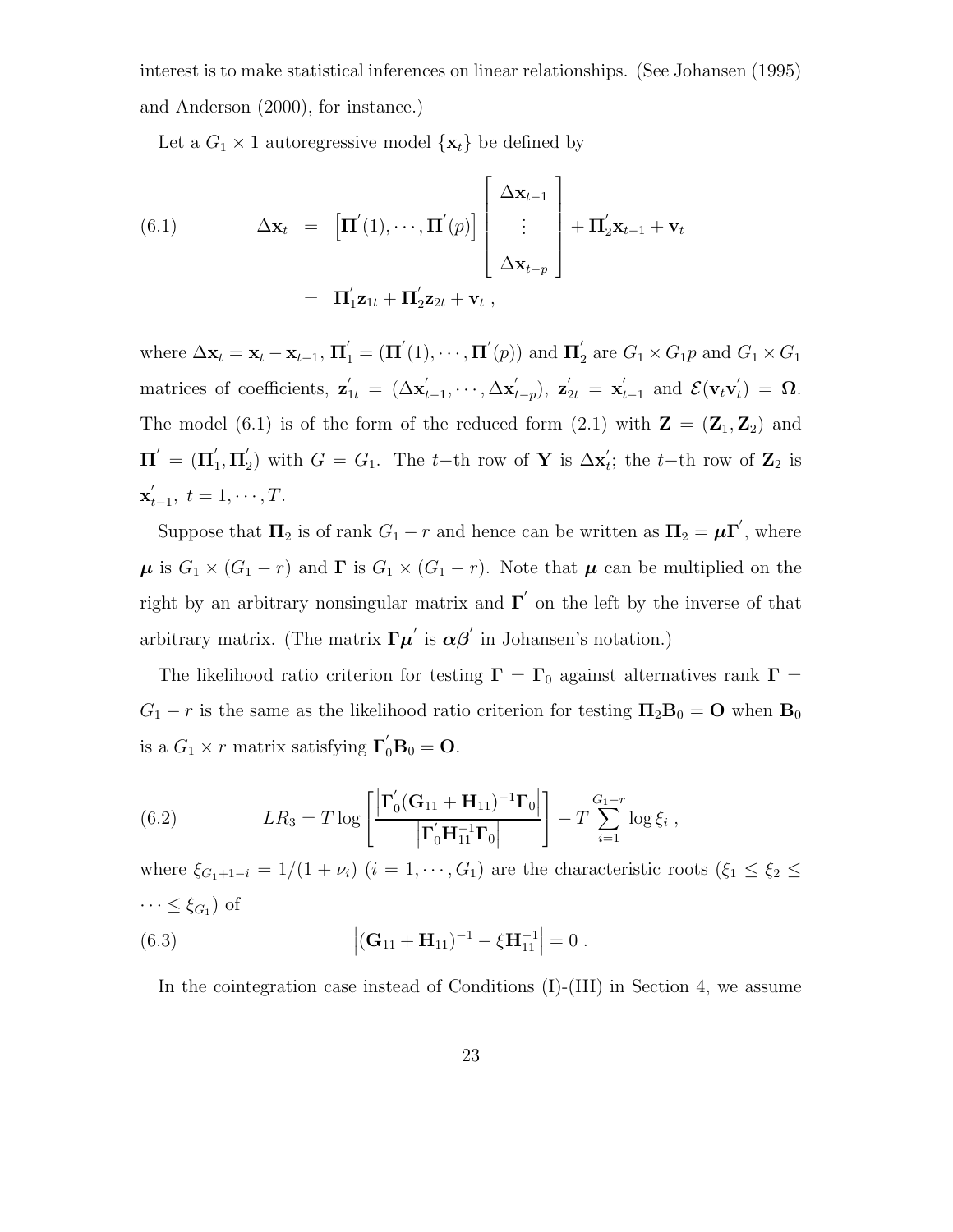the condition  $2$  that all characteristic roots of

$$
\left(\mathbf{VII}\right) \qquad \qquad \left| (\lambda - 1)\lambda^p \mathbf{I}_G - \lambda^p \mathbf{\Pi}'_2 - (\lambda - 1) \sum_{i=1}^p \lambda^{p-i} \mathbf{\Pi}'_1(i) \right| = 0
$$

are in the range  $(-1, 1]$  or their absolute values are in the range  $[0, 1)$ .

**Theorem 5** : Assume that  $\{v_t\}$  is a sequence of i.i.d. random vectors with  $\mathcal{E}(\mathbf{v}_t) = \mathbf{0}$  and  $\mathcal{E}(\mathbf{v}_t \mathbf{v}_t') = \mathbf{\Omega}$ , and Condition (VII). Then under the rank condition  $H_0'$ : rank $(\mathbf{\Pi}_2) = G_1 - r$  and  $\mathbf{\Gamma} = \mathbf{\Gamma}_0$ , as  $T \to \infty$  LR<sub>3</sub> has the limiting distribution of  $\chi^2$  with  $r(G_1 - r)$  degrees of freedom.

The resulting test procedure and confidence region are invariant to orthogonal transformations of  $\Gamma_0$  (i.e. cointegrating vectors) and they are direct extensions of Section 4 to the cointegration problem.

There are some applications of *Weak Instruments* and *Many Weak Instruments* in Section 4 to the cointegration problem.

## **7. Concluding remarks**

This paper has shed a new light on the classical problem of the likelihood ratio tests of structural coefficients in a structural equation in the simultaneous equation system. The method developed by Anderson and Rubin (1949, 1950) can be modified to the situation when there are many (or weak in some sense) instruments which may have some relevance in recent econometrics. We have found that the asymptotic null distribution of LRC is often the  $\chi^2$ –distribution with  $G_1$ –1 degrees of freedom under a set of fairly general conditions.

Then we have shown that the testing problems in the structural equation (simultaneous equations) model, the reduced rank regression and the cointegration models

<sup>&</sup>lt;sup>2</sup> It is sufficient that  $\Delta \mathbf{x}_t$  is stationary and  $\mathbf{x}_t$  is an *I*(1)−process.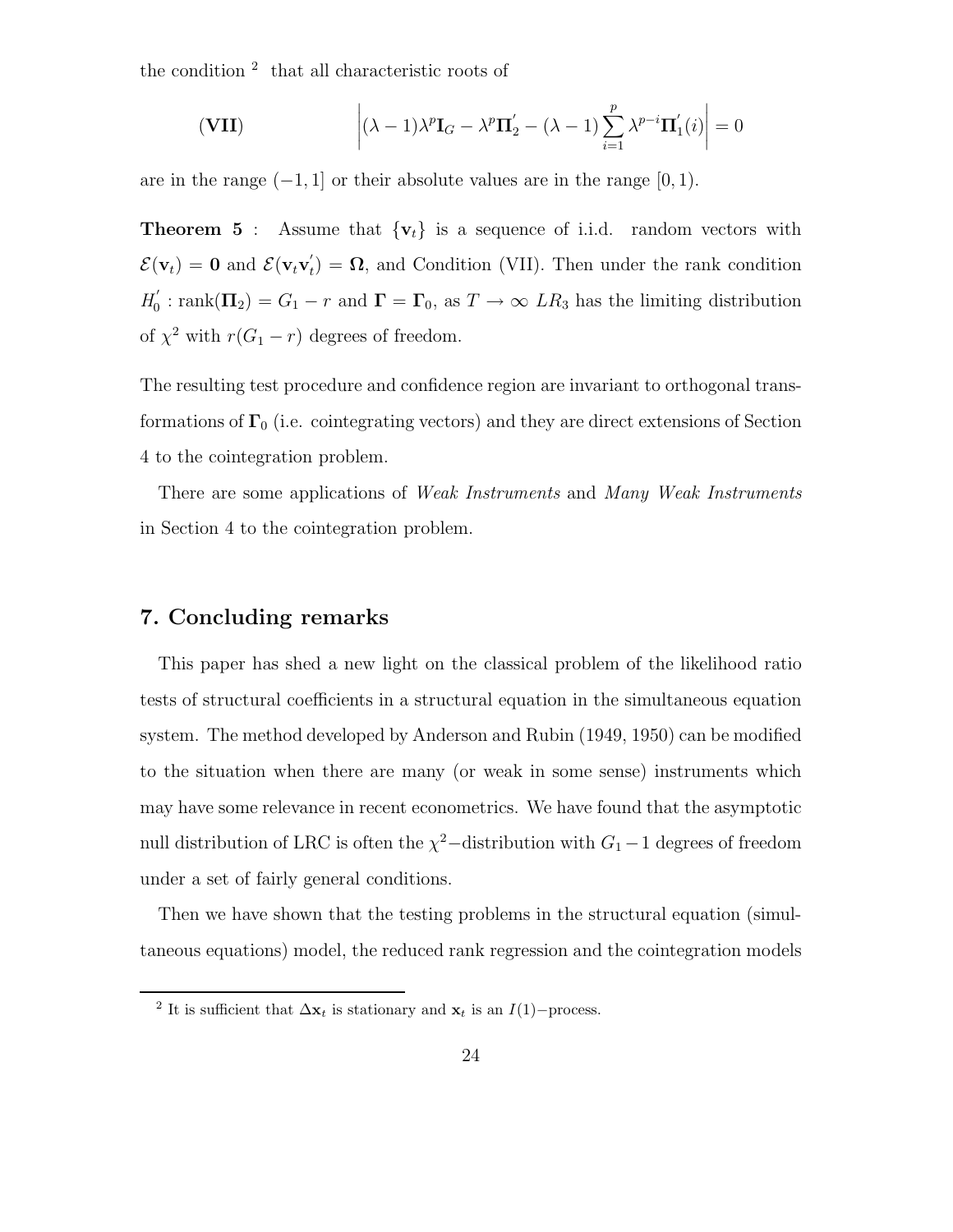are essentially the same. Furthermore, the testing problems in the linear functional relationships or the errors-in-variables models are also mathematically the same to those in the reduced regression problem, which are related to the testing problems in factor models. (See Anderson (1984).) Since these statistical models have been used in many applications, it is worthwhile and useful to show that the problems can be indeed formulated as direct extensions of the classical method by Anderson and Rubin for a single structural equation model  $3$  in an unified fashion.

This paper is written in terms of testing a null hypothesis  $\mathbf{B} = \mathbf{B}_0$  or  $\mathbf{\Gamma} = \mathbf{\Gamma}_0$ . Any of resulting test procedure can be inverted to obtain a confidence region of **B** or **Γ**; that is, a confidence region for **B** consists of all  $\mathbf{B}_0$  not rejected by the test.

## **8. Mathematical Details**

In this section we give some technical details which were omitted in the previous sections. At the last part of this section, we shall refer to Anderson and Kunitomo (1994) as AK (1994) and use their method for Theorem 4. Also we shall use the notation of projection operators  $P_Z = Z(Z'Z)^{-1}Z'$  and  $P_{Z_1} = Z_1(Z'_1Z_1)^{-1}Z'_1$ . (These matrices are idempotent.)

**Lemma 3** : Let a  $p \times p$  nonsingular matrix **D** be decomposed into  $(p_1+p_2) \times (p_1+p_2)$ submatrices  $\mathbf{D} = (\mathbf{D}_{ij})$  and  $\mathbf{D}^{-1} = (\mathbf{D}^{ij})$ . For any  $q \times p_1$  matrix  $\mathbf{B}, q \times p_2$  matrix **C** and any positive definite matrix **A**,

(8.1) 
$$
\min_{\mathbf{C}} \left| \left( \begin{array}{c} \mathbf{B}' \\ \mathbf{C}' \end{array} \right) \mathbf{A} (\mathbf{B}, \mathbf{C}) + \mathbf{D} \right| = \left| \mathbf{D}_{22} - \mathbf{D}_{21} \mathbf{D}_{11}^{-1} \mathbf{D}_{12} \right| \left| \mathbf{D}_{11} + \mathbf{B}' \mathbf{A} \mathbf{B} \right|
$$

and the minimum occurs at  $\mathbf{C} = -\mathbf{B}\mathbf{D}_{11}^{-1}\mathbf{D}_{12}$ .

<sup>3</sup> Some results on the corresponding estimation problems have been investigated by Anderson, Kunitomo and Matsushita (2005, 2008).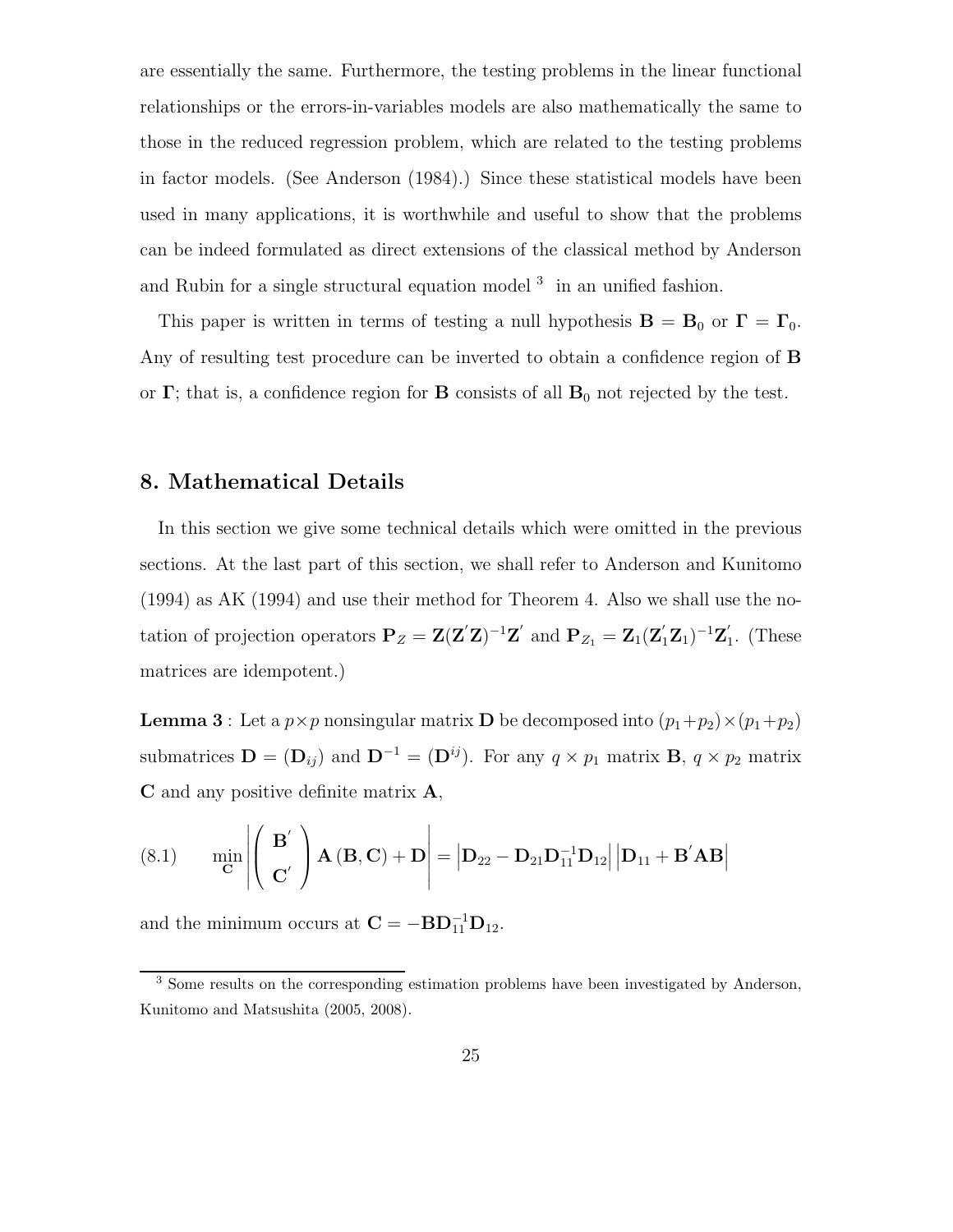**Proof of Lemma 3**: For  $|\mathbf{D}| \neq 0$  and  $\mathbf{A} > 0$ ,

(8.2) 
$$
\left| \mathbf{D} + \left( \begin{array}{c} \mathbf{B}' \\ \mathbf{C}' \end{array} \right) \mathbf{A} (\mathbf{B}, \mathbf{C}) \right| = \left| \begin{array}{cc} \mathbf{D} & -\left( \begin{array}{c} \mathbf{B}' \\ \mathbf{C}' \end{array} \right) \mathbf{A}^{1/2} \\ \mathbf{A}^{1/2} (\mathbf{B}, \mathbf{C}) & \mathbf{I}_q \end{array} \right|
$$
  

$$
= |\mathbf{D}| \left| \mathbf{I}_q + \mathbf{A}^{1/2} (\mathbf{B}, \mathbf{C}) \mathbf{D}^{-1} \left( \begin{array}{c} \mathbf{B}' \\ \mathbf{C}' \end{array} \right) \mathbf{A}^{1/2} \right| .
$$

Also we have

$$
\begin{array}{ll} & {\mathbf A}^{1/2} \left( {\mathbf B}, {\mathbf C} \right) {\mathbf D}^{-1} \left( \begin{array}{c} {\mathbf B}^{'} \\ \\ {\mathbf C}^{'} \end{array} \right) {\mathbf A}^{1/2} \\ \\ = & {\mathbf A}^{1/2} \left[ {\mathbf C} + {\mathbf B} {\mathbf D}^{12} ({\mathbf D}^{22})^{-1} \right] {\mathbf D}^{22} \left[ {\mathbf C} + {\mathbf B} {\mathbf D}^{12} ({\mathbf D}^{22})^{-1} \right]^{'} {\mathbf A}^{1/2} \geq {\mathbf A}^{1/2} {\mathbf B} {\mathbf D}^{22} {\mathbf B}^{'} {\mathbf A}^{1/2} \; . \end{array}
$$

 $\overline{\phantom{a}}$ 

Then

(8.3) 
$$
\left| \mathbf{D} + \left( \begin{array}{c} \mathbf{B}' \\ \mathbf{C}' \end{array} \right) \mathbf{A} (\mathbf{B}, \mathbf{C}) \right| \geq |\mathbf{D}| \left| \mathbf{I}_q + \mathbf{A}^{1/2} \mathbf{B} \mathbf{D}^{22} \mathbf{B}' \mathbf{A}^{1/2} \right|
$$

$$
= \frac{|\mathbf{D}|}{|\mathbf{D}_{11}|} |\mathbf{D}_{11} + \mathbf{B}' \mathbf{A} \mathbf{B}| ,
$$

which is the right-hand side of (8.1).

### **Q**.**E**.**D**

In order to prove Theorem 2, we first prove two lemmas. (Similar arguments can be used for the proofs of Theorem 3 and Theorem 5.)

 ${\bf Lemma ~4: }$  Under the assumptions of Theorem 2, for any  $0 \leq \epsilon < 1$ 

$$
(8.4) \tT^{\epsilon} \nu_1 \stackrel{p}{\rightarrow} 0.
$$

**Proof of Lemma 4**: It is immediate to see that  $(1/T)H_{11} \stackrel{p}{\rightarrow} \Omega_{11}$  and

$$
\boldsymbol{\beta}_0 ^\prime \mathbf{G}_{11} \boldsymbol{\beta}_0 = \boldsymbol{\beta}_0 ^\prime \mathbf{V}_1^\prime \mathbf{Z}_{2.1} \mathbf{A}_{22.1}^{-1} \mathbf{Z}_{2.1} \mathbf{V}_1 \boldsymbol{\beta}_0 + \frac{2}{\sqrt{T}} \boldsymbol{\beta}_0 ^\prime \mathbf{V}_1^\prime \mathbf{Z}_{2.1} \boldsymbol{\xi}_2 + \frac{1}{T} \boldsymbol{\xi}_2 ^\prime \mathbf{Z}_{2.1}^\prime \mathbf{A}_{22.1}^{-1} \mathbf{Z}_{2.1} \boldsymbol{\xi}_2 \ ;
$$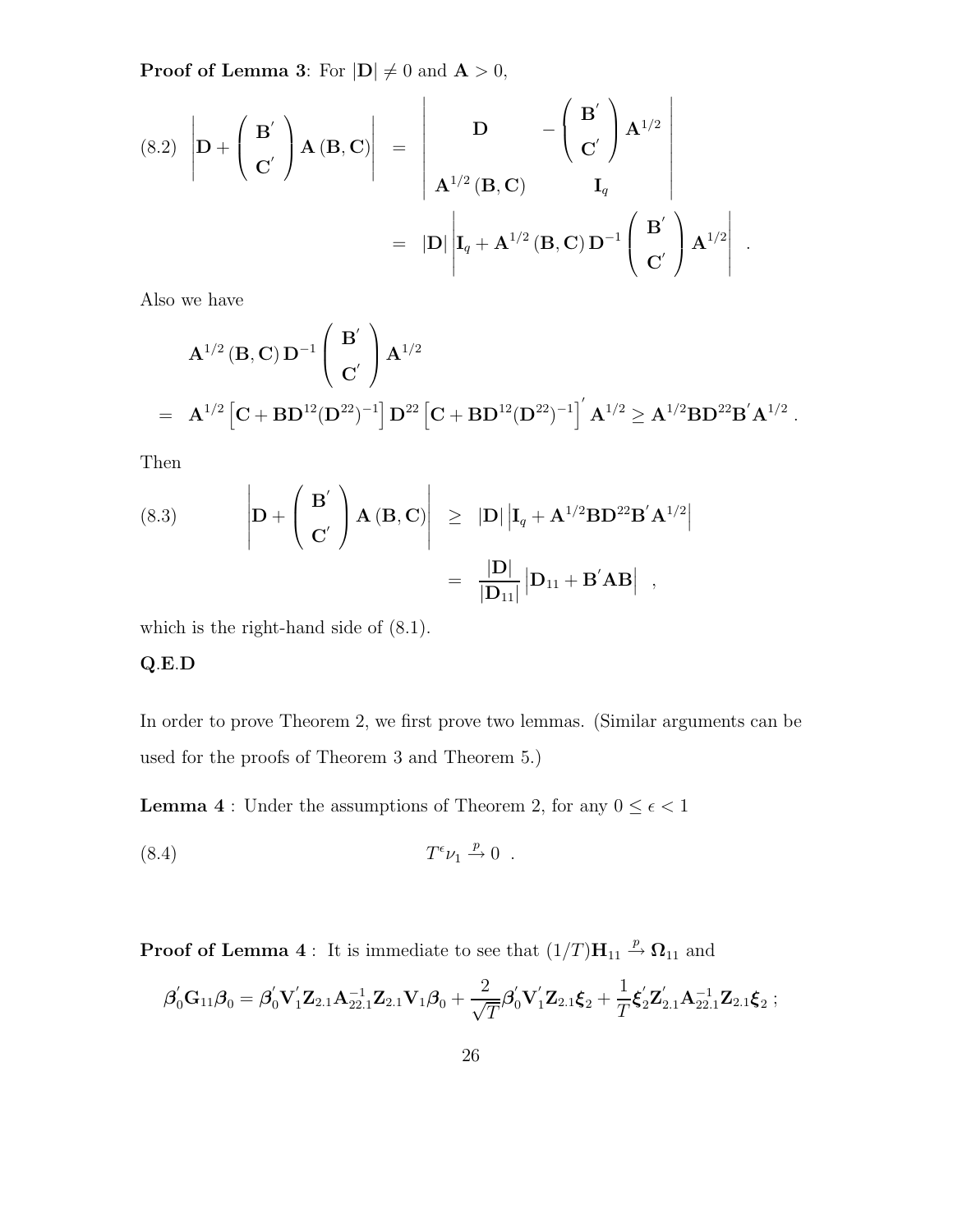for every  $\beta_0$ , then  $\beta'_0$ **G**<sub>11</sub> $\beta_0$  converges to a limiting random variable as  $T \to \infty$ . Then for  $0\leq\epsilon<1$  ,

$$
0 \leq T^{\epsilon} \min_{\mathbf{b}} \frac{\mathbf{b}' \mathbf{G}_{11} \mathbf{b}}{\mathbf{b}' \mathbf{H}_{11} \mathbf{b}} \leq \frac{1}{T^{1-\epsilon}} \frac{\beta'_0 \mathbf{G}_{11} \beta_0}{\beta'_0 \frac{1}{T} \mathbf{H}_{11} \beta_0} \xrightarrow{p} 0.
$$

**Q.E.D.**

Define

(8.5) 
$$
LR_d = T \left[ \frac{\boldsymbol{\beta}_0' \mathbf{G}_{11} \boldsymbol{\beta}_0}{\boldsymbol{\beta}_0' \mathbf{H}_{11} \boldsymbol{\beta}_0} - \min_{\mathbf{b}} \frac{\mathbf{b}' \mathbf{G}_{11} \mathbf{b}}{\mathbf{b}' \mathbf{H}_{11} \mathbf{b}} \right].
$$

**Lemma 5** : Under the assumptions of Theorem 2 (as  $T \to \infty$ )

$$
(8.6) \t\t\t LR_1 - LR_d \xrightarrow{p} 0.
$$

**Proof of Lemma 5** : Taylor's expansion yields

$$
|T \log(1 + \nu_1) - T\nu_1| \leq \frac{1}{2} [T^{1/2}\nu_1]^2
$$
,

which converges to zero by Lemma 3 as  $T \to \infty$ .

### **Q.E.D.**

**Proof of Theorem 2** : By using Lemma 3, we find that as  $T \to \infty$   $\hat{\boldsymbol{\beta}} \stackrel{p}{\to} \boldsymbol{\beta}_0$ . Then  $(1/T)\mathbf{G}_{11} \stackrel{p}{\rightarrow} \mathbf{\Pi}_{21}'\mathbf{M}_{22.1}\mathbf{\Pi}_{21}$ . By using the fact that  $\frac{1}{\sqrt{T}}\mathbf{G}_{11}\boldsymbol{\beta}_0 = O_p(1)$  and substituting  $\Pi'_{21}M_{22.1}\Pi_{21}$  into the set of equations  $[\mathbf{G}_{11} - \nu_1 \mathbf{H}_{11}] \hat{\boldsymbol{\beta}} = \mathbf{0}$ , we have

(8.7) 
$$
\frac{1}{\sqrt{T}}\mathbf{G}_{11}\boldsymbol{\beta}_0 + \mathbf{\Pi}_{21}'\mathbf{M}_{22.1}\mathbf{\Pi}_{21}\begin{bmatrix} 0 \\ -\sqrt{T}(\hat{\boldsymbol{\beta}}_2 - \boldsymbol{\beta}_2) \end{bmatrix} = o_p(1) .
$$

By multiplying  $(0, I_{G_1-1})$  from the left, we find

$$
\sqrt{T}\left(\hat{\boldsymbol{\beta}}_2 - \boldsymbol{\beta}_2\right) = \left[ (0, \mathbf{I}_{G_1 - 1}) \mathbf{\Pi}_{21}' \mathbf{M}_{22.1} \mathbf{\Pi}_{21} \left( \begin{array}{c} \mathbf{0}' \\ \mathbf{I}_{G_1 - 1} \end{array} \right) \right]^{-1} (0, \mathbf{I}_{G_1 - 1}) \frac{1}{\sqrt{T}} \mathbf{G}_{11} \boldsymbol{\beta}_0 + o_p(1) .
$$
\n(8.8)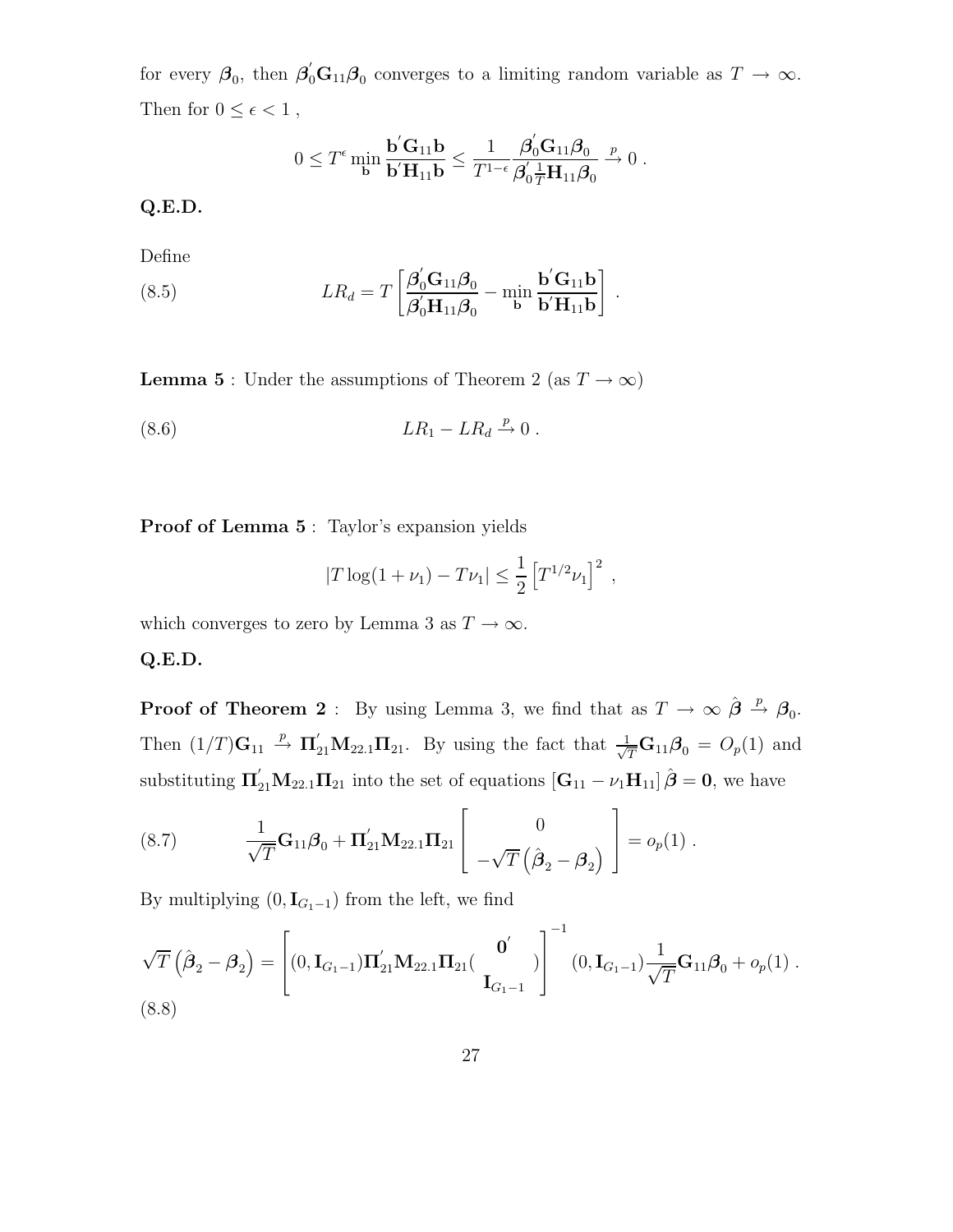Because  $(1/T)\mathbf{H}_{11} = \mathbf{\Omega}_{11} + O_p(1/\sqrt{T})$ , we rewrite the set of equations  $[\mathbf{G}_{11} - \nu_1 \mathbf{H}_{11}] \hat{\boldsymbol{\beta}} =$ **0** as

$$
\mathbf{G}_{11}\boldsymbol{\beta}_0 - T\nu_1 \left[\boldsymbol{\Omega}_{11} + O_p\left(\frac{1}{\sqrt{T}}\right)\right]\boldsymbol{\beta}_0 - \left[\mathbf{G}_{11} - T\nu_1\left(\boldsymbol{\Omega}_{11} + O_p\left(\frac{1}{\sqrt{T}}\right)\right)\right] \left[\begin{array}{c} 0 \\ -\left(\hat{\boldsymbol{\beta}}_2 - \boldsymbol{\beta}_2\right) \end{array}\right] = \mathbf{0}.
$$

By multiplying  $\beta_0$  from the left, we find that

(8.9) 
$$
\beta'_0 G_{11} \beta_0 - T \nu_1 \beta'_0 \Omega_{11} \beta_0 - \frac{1}{\sqrt{T}} \beta'_0 G_{11} \begin{bmatrix} 0 \\ -(\hat{\beta}_2 - \beta_2) \end{bmatrix} = o_p(1) .
$$

Then by using (8.8) and (8.9) we find that

$$
(8.10) \qquad \beta_0' \mathbf{G}_{11} \beta_0 - T \nu_1 \beta_0' \mathbf{\Omega}_{11} \beta_0
$$
  
=  $\frac{1}{\sqrt{T}} \beta_0' \mathbf{G}_{11} \begin{bmatrix} \mathbf{0}' \\ \mathbf{I}_{G_1-1} \end{bmatrix} \begin{bmatrix} \mathbf{0}' \\ (\mathbf{0}, \mathbf{I}_{G_1-1}) \mathbf{\Pi}_{21}' \mathbf{M}_{22.1} \mathbf{\Pi}_{21} \end{bmatrix} \begin{bmatrix} \mathbf{0}' \\ \mathbf{I}_{G_1-1} \end{bmatrix}^{-1} \begin{bmatrix} \mathbf{0}, \mathbf{I}_{G_1-1} \end{bmatrix} \frac{1}{\sqrt{T}} \mathbf{G}_{11} \beta_0$   
+ $o_p(1)$ .

The limiting distribution of (8.10) is the limiting distribution of  $\beta'_{0} \Omega_{11} \beta_{0} \times LR_{d}$  as  $T \to \infty$ . The local alternatives of Theorem 1 imply

$$
\mathbf{Y}_1 \boldsymbol{\beta}_0 = \mathbf{Z}_1 \left( \boldsymbol{\gamma}_1 + \frac{1}{\sqrt{T}} \boldsymbol{\xi}_1 \right) + \mathbf{V}_1 \boldsymbol{\beta}_0 + \frac{1}{\sqrt{T}} \mathbf{Z}_2 \boldsymbol{\xi}_2
$$

and then

$$
(8.11) \frac{1}{\sqrt{T}} \mathbf{G}_{11} \boldsymbol{\beta}_0 = \frac{1}{\sqrt{T}} \mathbf{\Pi}_{21}^{'} \mathbf{Z}_{2.1}^{'} \mathbf{A}_{22.1}^{-1} \mathbf{Z}_{2.1} \mathbf{\Pi}_{21} \boldsymbol{\beta}_0 + \frac{1}{\sqrt{T}} \mathbf{\Pi}_{21}^{'} \mathbf{Z}_{2.1}^{'} \mathbf{V}_1 \boldsymbol{\beta}_0 + o_p(1)
$$
  

$$
= \frac{1}{\sqrt{T}} \mathbf{\Pi}_{21}^{'} \mathbf{Z}_{2.1}^{'} \mathbf{V}_1 \boldsymbol{\beta}_0 + \mathbf{\Pi}_{21}^{'} \mathbf{M}_{22.1} \boldsymbol{\xi}_2 + o_p(1) .
$$

By applying the Lindeberg-type Central Limit Theorem (see Anderson and Kunitomo (1992) for instance) to the first term on the right of (8.11) and using (8.10), we have the result.

**Q.E.D.**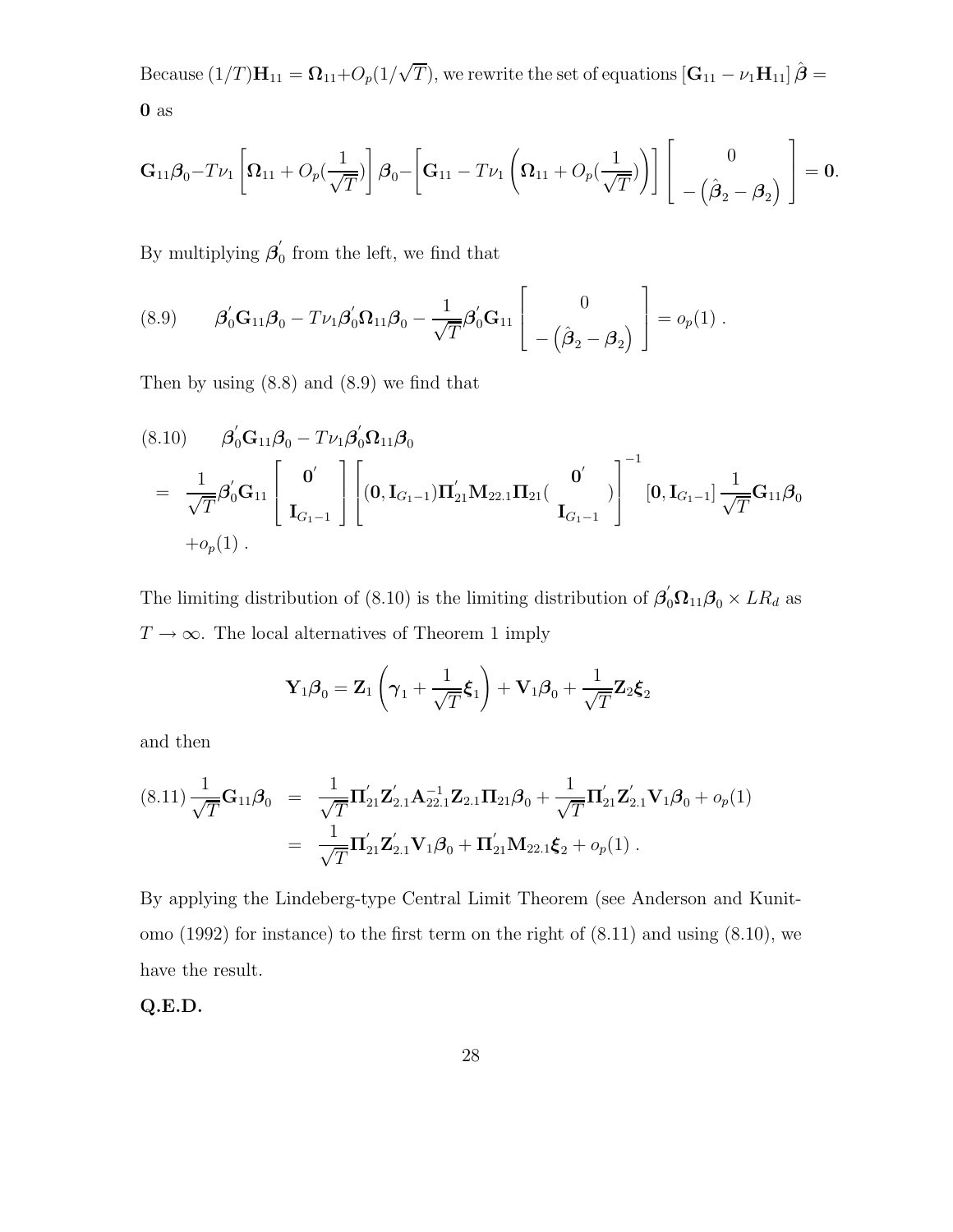# **References**

- [1] Anderson, T.W. (1951), "Estimating linear restrictions on regression coefficients for multivariate normal distributions," *Annals of Mathematical Statistics*, Vol. 22, 327-351.
- [2] Anderson, T.W. (1976), "Estimation of Linear Functional Relationships : Approximate Distributions and Connections to Simultaneous Equations in Econometrics," *Journal of the Royal Statistical Society*, B, Vol. 38, 1-36.
- [3] Anderson, T.W. (1984), "Estimating linear statistical relationships," *Annals of Statistics*, Vol. 12, 1-45.
- [4] Anderson, T.W. (2000), "The asymptotic distribution of canonical correlations and variates in cointegrated models," *Proceedings of the National Academy of Sciences*, Vol. 97, 7068-7073.
- [5] Anderson, T.W. (2003), *An Introduction to Multivariate Statistical Analysis*, John-Wiley, 3rd Edition.
- [6] Anderson, T.W., and Y. Amemiya (1991), "Testing dimensionality in multivariate analysis of variance," *Statistics and Probability Letters*, Vol. 12, 445-463.
- [7] Anderson, T.W., and N. Kunitomo (1992), "Asymptotic Distributions of Regression and Autoregression Coefficients with Martingale Difference Disturbances," *Journal of Multivariate Analysis*, Vol. 40, 221-243.
- [8] Anderson, T.W., and N. Kunitomo (1994), "Asymptotic robustness of tests of overidentification and predeterminedness," *Journal of Econometrics*, Vol. 62, 383-414.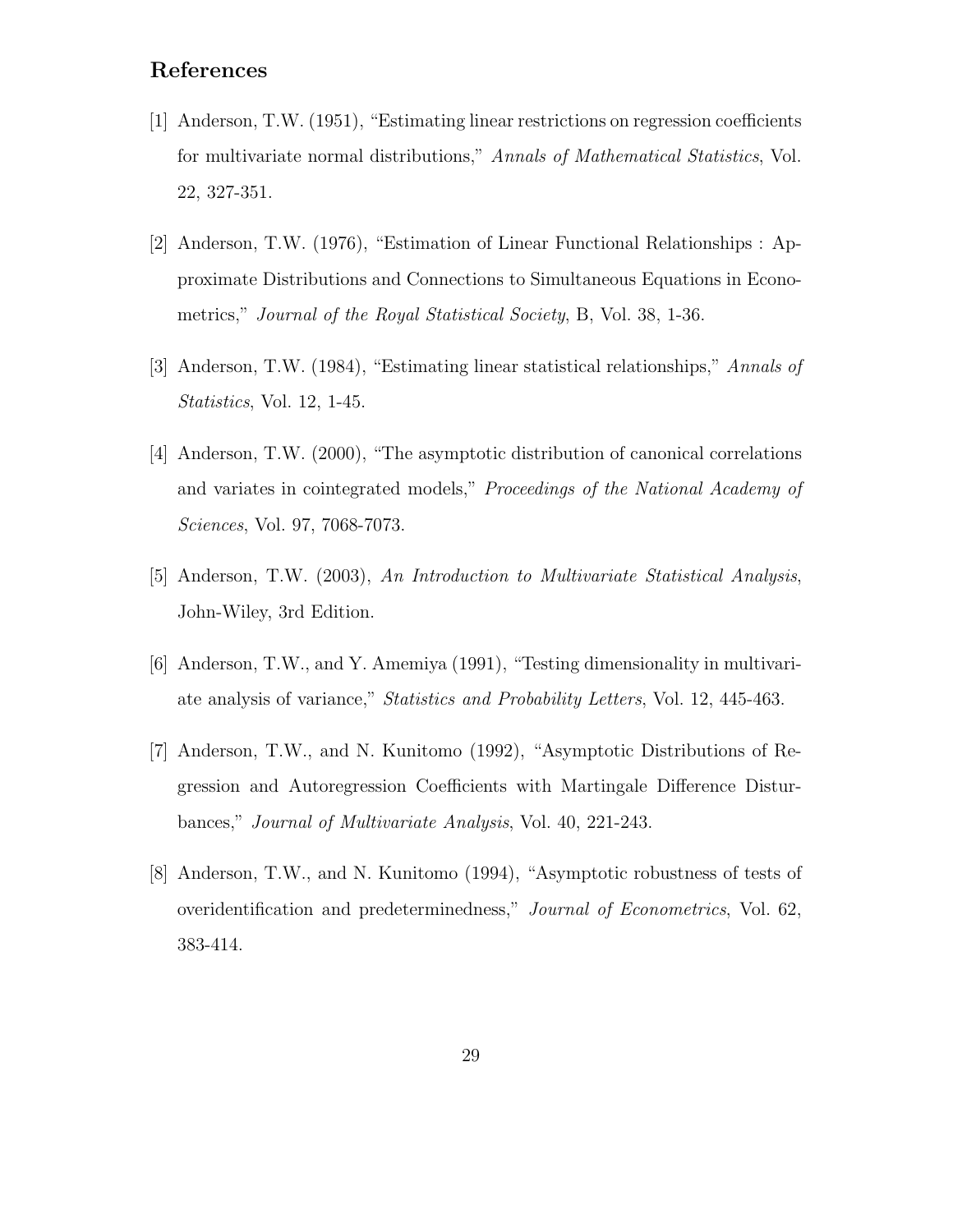- [9] Anderson, T.W., and N. Kunitomo (2007), "On Likelihood Ratio Tests of Structural Coefficients : Anderson-Rubin (1949) revisited," Discussion Paper CIRJE-F-499, Graduate School of Economics, University of Tokyo (http://www.e.utokyo.ac.jp/cirje/research/dp/2007).
- [10] Anderson, T.W., N. Kunitomo, and Y. Matsushita (2005), "A New Light from Old Wisdoms : Alternative Estimation Method of Simultaneous Equations and Microeconometric Models," Discussion Paper CIRJE-F-321, Graduate School of Economics, University of Tokyo.
- [11] Anderson, T.W., N. Kunitomo, and Y. Matsushita (2008), "On Finite Sample Properties of Alternative Estimators of Coefficients in a Structural Equation with Many Instruments," Discussion Paper CIRJE-F-577, Graduate School of Economics, University of Tokyo, forthcoming in *Journal of Econometrics*.
- [12] Anderson, T.W., and H. Rubin (1949), "Estimation of the Parameters of a Single Equation in a Complete System of Stochastic Equations," *Annals of Mathematical Statistics*, Vol. 20, 46-63.
- [13] Anderson, T.W., and H. Rubin (1950), "The Asymptotic Properties of Estimates of the Parameters of a Single Equation in a Complete System of Stochastic Equation," *Annals of Mathematical Statistics*, Vol. 21, 570-582.
- [14] Andrews, Donald W.H., Marcelo J. Moreira, and James H. Stock (2006), "Optimal Two-Sided Invariant Similar Tests for Instrumental Variables Regression," *Econometrica*, Vol.74, 715-752.
- [15] Johansen, S. (1995), *Likelihood-based Inference in Cointegrating Autoregressive Models*, Oxford UP.